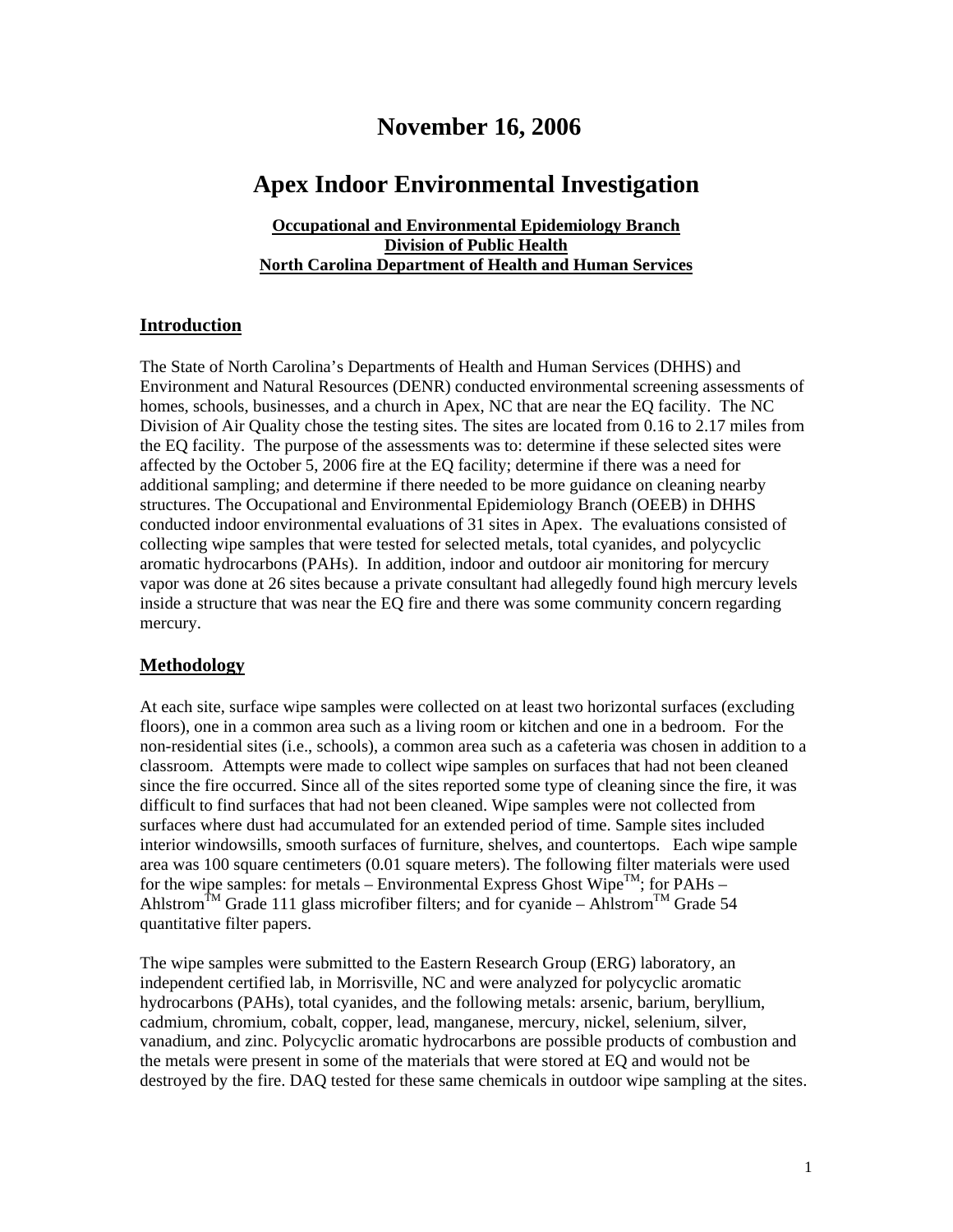These chemicals (with the exception of cyanide) were on the list, "Settled Dust Screening Values and Supporti $\boxed{\equiv}$  Toxicity Criteria," which was developed following the World Trade Center collapse (1).

Field blanks for cyanides, metals, and PAHs were collected for every ten wipe samples and were also submitted to ERG for analysis. Results for the blanks are listed in Table 1.

A Lumex mercury vapor analyzer was used for the indoor and outdoor mercury vapor sampling.

The sampling form (attached) used for the environmental investigation included three questions about combustion devices used at the sites that may be potential sources of indoor contaminants. More information can be found in the limitations section of this report. Information collected included questions regarding the presence or absence of unvented combustion devices (i.e., kerosene heater), primary furnace fuel source (gas or electric), and whether or not indoor tobacco smoking takes place at the site.

### **Data Analysis**

For metals, the laboratory reported total micrograms detected per wipe sample for each of the metals on the list. For PAHs, the laboratory reported total micrograms of individual PAHs that were detected and these were added to get a value for total PAHs. For cyanide, the laboratory reported the micrograms of cyanide detected in each wipe sample. For each of the chemicals (metals, total PAHs, and cyanide), the mass of chemical detected was divided by the area of the wipe sample (in square meters) resulting in a value of micrograms of chemical per square meter  $\rm (ug/m<sup>2</sup>)$ . For each site, the wipe sampling data for the common area and for the bedroom/other area were averaged to get one value for each site. If one of the values for a site was below the detection limit, the value for this sample was considered to be zero when calculating the average for the two samples. The average values detected in the wipe samples were compared to settled dust screening values that were developed for evaluating indoor dust contamination resulting from the World Trade Center (WTC) collapse (1). The authors of the WTC report developed the health-based screening values for indoor settled dust using EPA risk assessment methods and current toxicity criteria from EPA's Integrated Risk Information System (IRIS), EPA's Health Effects Assessment Summary Tables (HEAST), Agency for Toxic Substances and Disease Registry (ATSDR) minimum risk levels (MRLs), and other toxicity references as needed. These health-based screening values were peer reviewed and are generally accepted standards for such screening.

The mercury vapor sampling results were compared to the ATSDR residential cleanup level in air of 1 microgram per cubic meter (ug/m<sup>3</sup> or 1000 nanograms per cubic meter, ng/m<sup>3</sup>) (2).

#### **Summary of Sampling Results**

#### **Responses to questions about potential sources of indoor contaminants**

Of the 31 sites selected for environmental sampling,  $6.5\%$  (n=2) reported the use of unvented combustion devices;  $52\%$  (n=16) of the sites reported using gas as the main source of energy for home heating purposes; and  $16\%$  (n=5) of the sites reported that indoor tobacco smoking had occurred.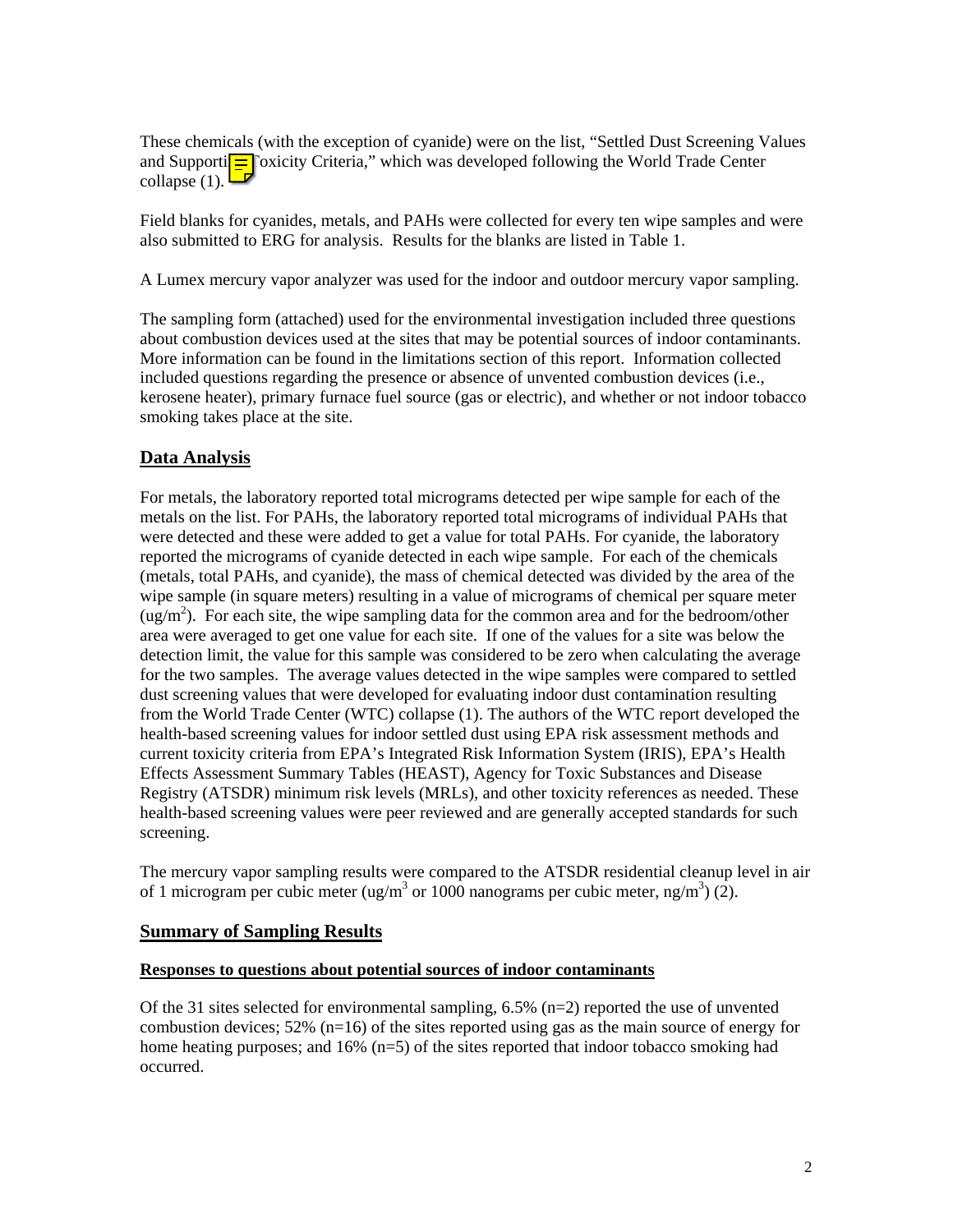#### **Mercury Vapor Sampling**

The mercury vapor sampling results are listed in Table 2, Mercury Vapor Sampling Results. Sampling for mercury vapor inside and outside at 26 sites detected mercury vapor concentrations from 1 to 335 ng/m<sup>3</sup>. All of these concentrations are well below the Agency for Toxic Substances and Disease Registry (ATSDR) guidance level of  $1000 \text{ ng/m}^3$  for mercury in indoor air at residences and businesses.

### **Surface Wipe Sampling for Cyanide**

The wipe sampling results are listed in Table 1, Wipe Sampling Results. Surface wipe sampling did not detect cyanide in any of the samples.

### **Surface Wipe Sampling for Metals**

The wipe sampling results are listed in Table 1, Wipe Sampling Results. Surface wipe sampling for metals detected lead above WTC health-based screening values for settled dust at one site (site 35). The sampling detected lead at 326 and 294 micrograms per square meter (ug/m<sup>2</sup>) at the two locations for a site average of 310 ug/m<sup>2</sup>. The WTC screening value for lead is 270 ug/m<sup>2</sup>. Occupational and Environmental Epidemiology Branch (OEEB) staff learned that this site (a house) was built in 1961 thus lead-based paint may be the source of this lead dust. OEEB advised the residents of these results and advised them to identify potential indoor sources of lead dust and to control those potential sources.

For all of the other sites, the indoor dust wipe sampling did not detect metals above the WTC health-based screening values for settled dust.

### **Surface Wipe Sampling for Polycyclic Aromatic Hydrocarbons**

The wipe sampling results are listed in Table 1, Wipe Sampling Results. Surface wipe sampling did not detect polycyclic aromatic hydrocarbons above the WTC health-based screening values for settled dust in any of the samples. Most of the sample results are below detection limits.

### **Limitations**

This investigation has the following limitations:

- The wipe samples were collected more than 15 days after the fire started.
- At some sampling sites, it was difficult to find surfaces to collect dust wipe samples because most of the surfaces had been cleaned. Occupants at all of the sites reported that they had done some type of cleaning.
- At some of the sites, there were potential sources of indoor contaminants that could have contaminated indoor surfaces, including unvented combustion devices and indoor tobacco smoking.

### **Conclusions**

Results from this sampling survey revealed that contaminants in settled dust at these sites are not present in concentrations that pose a health risk. In addition, the results do not indicate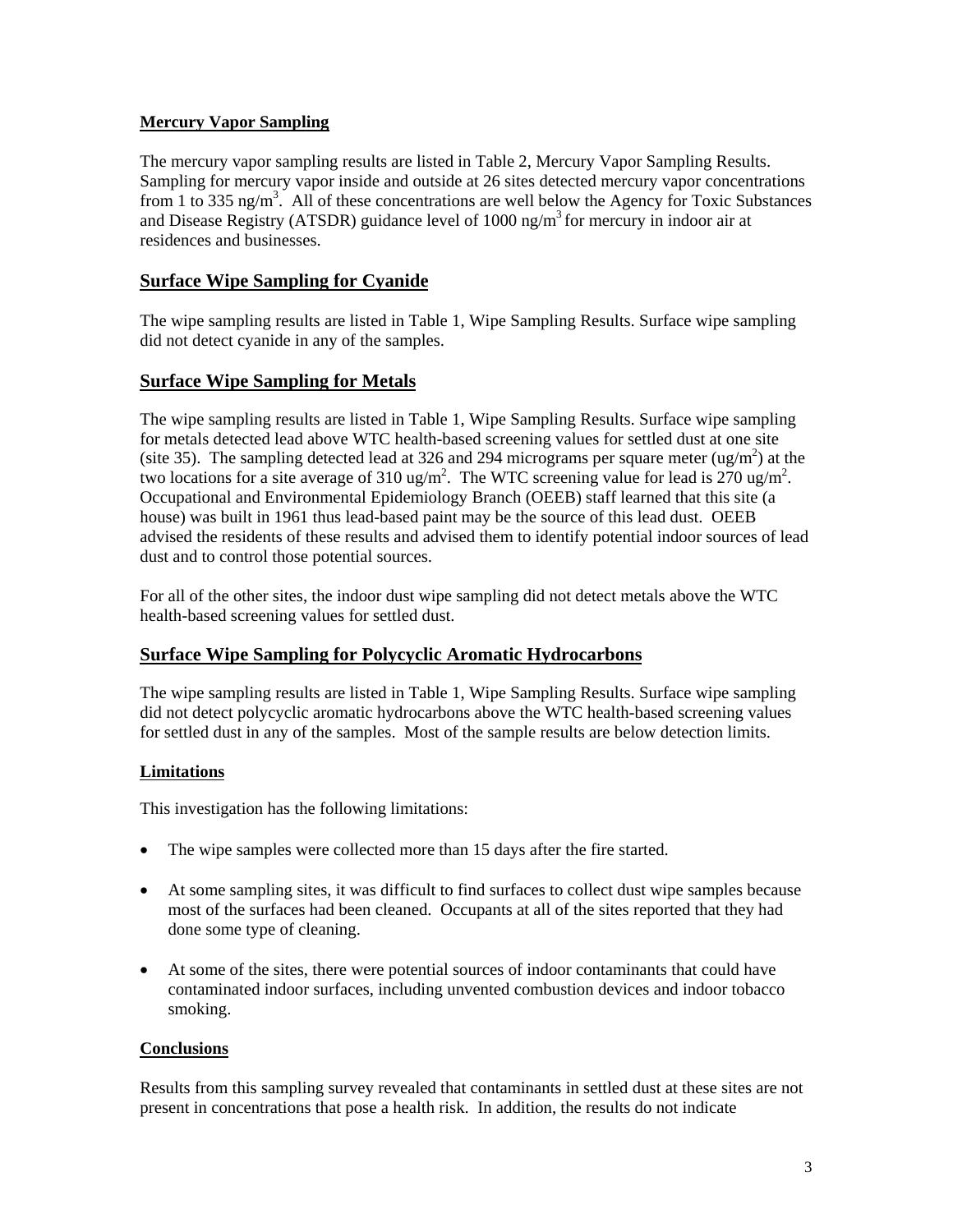significant or widespread contamination associated with the fire at the EQ facility. One site with elevated lead concentrations is under investigation and is most likely due to the older age of this site compared to others sites sampled. Given the limitations cited above and the results of this survey, NCDPH recommends no further sampling. Further, the results indicate that no additional cleaning measures are necessary.

### **References**

- 1) World Trade Center Indoor Environmental Assessment: Response to Peer Review Comments on the Report for Selecting Contaminants of Potential Concern and Setting Health-Based Benchmarks, US EPA, NY City Dept of Health and Mental Hygiene, Agency for Toxic Substances and Disease Registry, NY State Dept of Health, and Occupational Safety and Health Administration. May 2003.
- 2) Suggested Action Levels for Indoor Mercury Vapors in Homes or Businesses with Indoor Gas Regulators, ATSDR. This document was produced on December 4, 2000.

#### **Attachments**

Table 1 - Wipe Sampling Results Table 2 – Mercury Vapor Sampling Results Sampling Form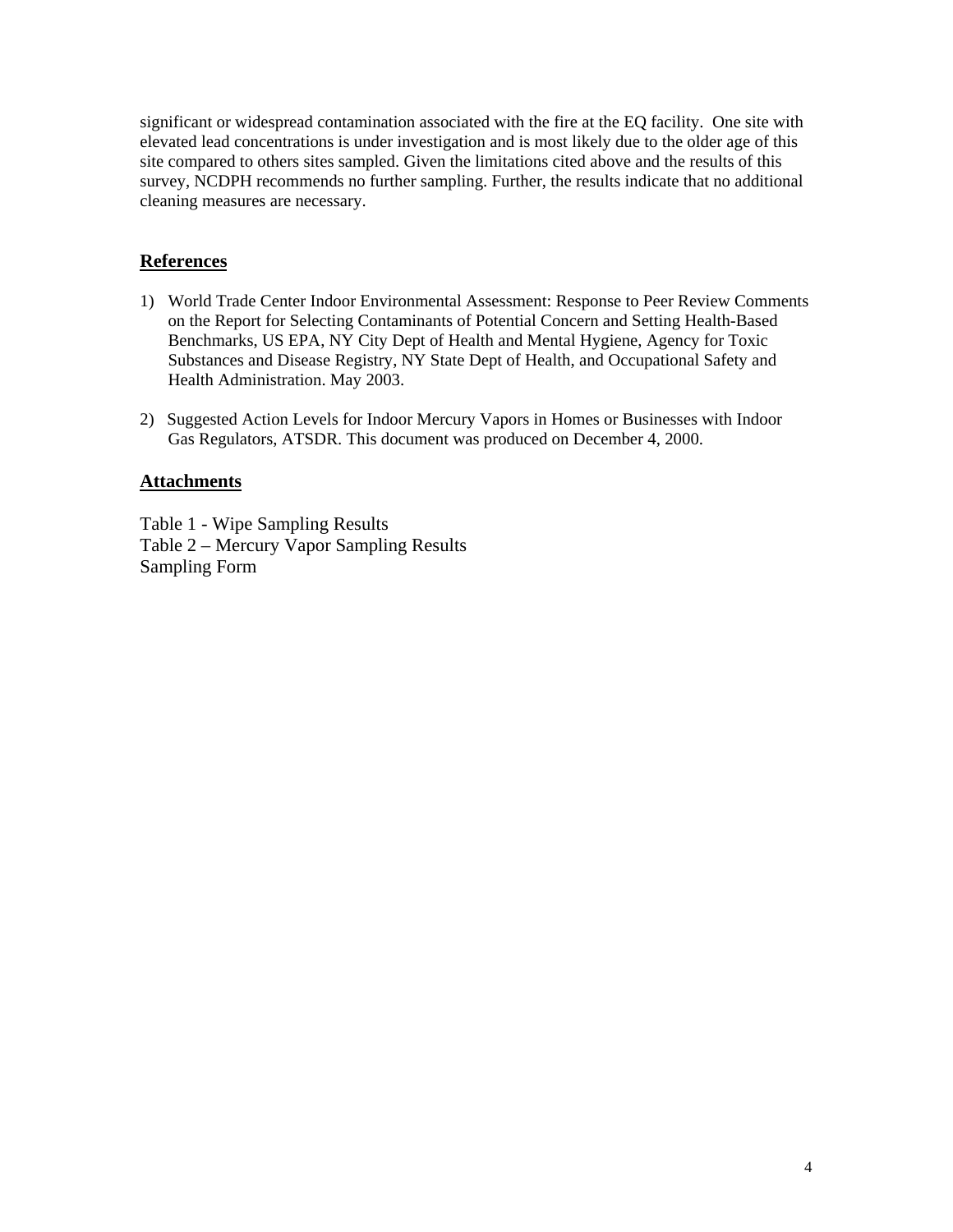# **Apex Fire**

## **Indoor Environmental Evaluation**

## **Sampling Form**

| Information about the site:<br>Description (house, school, business, etc): |
|----------------------------------------------------------------------------|
|                                                                            |
|                                                                            |
|                                                                            |
| Cleaning history since the fire on October 5, 2006:                        |

**Wipe Samples:** 

| <b>Location</b>                   | <b>Type</b>    | Sample # |
|-----------------------------------|----------------|----------|
|                                   |                |          |
|                                   |                |          |
|                                   |                |          |
|                                   |                |          |
|                                   |                |          |
|                                   |                |          |
|                                   |                |          |
|                                   |                |          |
|                                   |                |          |
|                                   |                |          |
|                                   |                |          |
|                                   |                |          |
| Mercury vapor monitoring results: |                |          |
|                                   |                |          |
|                                   | Time: outside: |          |
|                                   |                |          |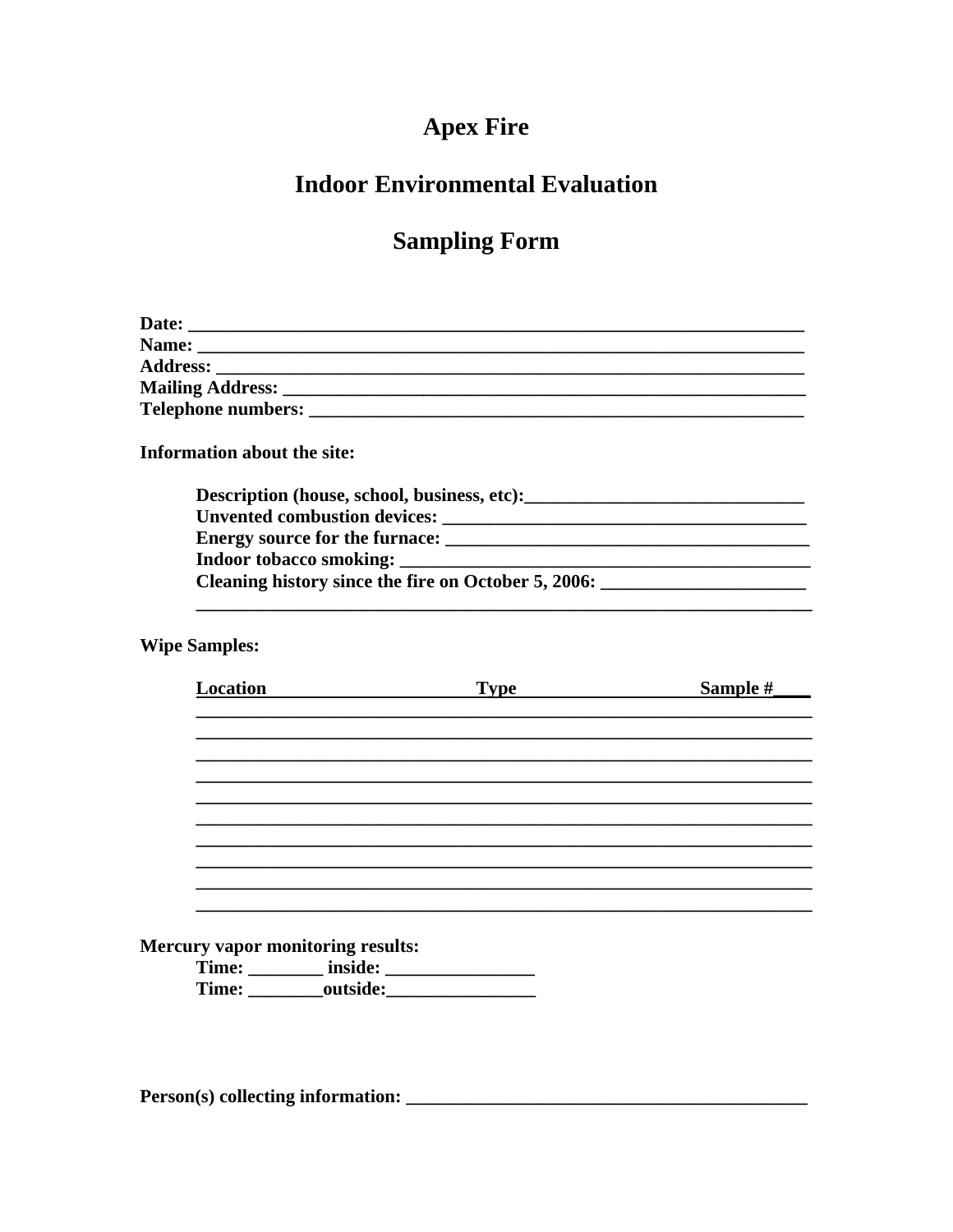#### **Table 1 - Wipe Sampling Results**

**Summary of Indoor Surface Sampling Results (Sorted By Sample #) in micrograms per square meter**

**Apex, NC**

| Site                    | Distance‡ | Sample |                       | Arsenic | <b>Barium</b> | Beryllium | Cadmium | Chromium | Cobalt | Copper | Lead   | Manganese | <b>Mercury</b> | Selenium | Silver   | Nickel | Zinc    | Vanadium | <b>Total PAH</b> | <b>HCN</b> |
|-------------------------|-----------|--------|-----------------------|---------|---------------|-----------|---------|----------|--------|--------|--------|-----------|----------------|----------|----------|--------|---------|----------|------------------|------------|
|                         | (Miles)   |        | ug/m2                 | 387*    | 109752*       | 3136*     | 1557*   | 4704*    | 31358* | 62716* | 270*   | 31358*    | $157*$         | 7839*    | 7839*    | 31358* | 470366* | 10975*   | $145*$           | (Ref)      |
| $\blacksquare$          | 0.16      |        |                       |         |               |           |         |          |        |        |        |           |                |          |          |        |         |          |                  |            |
|                         |           | 001    | CR                    |         |               |           |         |          |        |        |        |           |                |          |          |        |         |          | < 0.077          |            |
|                         |           | 002    | CR                    |         |               |           |         |          |        |        |        |           |                |          |          |        |         |          | < 0.077          |            |
|                         |           | 003    | CR                    |         |               |           |         |          |        |        |        |           |                |          |          |        |         |          |                  | $<40\,$    |
|                         |           | 004    | <b>CR</b>             |         |               |           |         |          |        |        |        |           |                |          |          |        |         |          |                  | $<40\,$    |
|                         |           | 005    | CR                    | 1.94    | 50.40         | < 0.55    | 5.38    | 16.50    | 0.58   | 124.00 | 45.60  | 16.00     | 0.46           | < 0.52   | 2.46     | 66.30  | 1680.00 | 1.23     |                  |            |
|                         |           | N/A    | <b>BR</b>             |         |               |           |         |          |        |        |        |           |                |          |          |        |         |          |                  |            |
|                         |           |        | SITE 1 AVERAGE        | 1.94    | 50.40         | < 0.55    | 5.38    | 16.50    | 0.58   | 124.00 | 45.60  | 16.00     | 0.46           | < 0.52   | 2.46     | 66.30  | 1680.00 | 1.23     | < 0.077          | < 40       |
| $\overline{\mathbf{2}}$ | 0.21      |        |                       |         |               |           |         |          |        |        |        |           |                |          |          |        |         |          |                  |            |
|                         |           | 010    | ${\sf CR}$            | 1.72    | 34.8          | < 0.55    | 4.03    | 12.90    | 3.33   | 114.00 | 41.0   | 18.60     | < 0.41         | < 0.52   | $< 0.57$ | 12.40  | 169.00  | 1.17     |                  |            |
|                         |           | 011    | CR                    |         |               |           |         |          |        |        |        |           |                |          |          |        |         |          | < 0.077          |            |
|                         |           | 012    | CR                    |         |               |           |         |          |        |        |        |           |                |          |          |        |         |          |                  | $<40\,$    |
|                         |           | 013    | BR                    | 1.47    | 44.6          | < 0.55    | 2.20    | 12.0     | 0.36   | 68.20  | 39.60  | 14.10     | < 0.41         | < 0.52   | < 0.57   | 7.80   | 883.00  | 1.10     |                  |            |
|                         |           | 014    | BR                    |         |               |           |         |          |        |        |        |           |                |          |          |        |         |          | < 0.077          |            |
|                         |           | 015    | <b>BR</b>             |         |               |           |         |          |        |        |        |           |                |          |          |        |         |          |                  | $<40\,$    |
|                         |           |        | SITE 2 AVERAGE        | 1.60    | 39.70         | < 0.55    | 3.12    | 12.45    | 1.85   | 91.10  | 40.30  | 16.35     | < 0.41         | < 0.52   | $0.57$   | 10.10  | 526.00  | 1.14     | < 0.077          | < 40       |
| 5 <sub>5</sub>          | 0.52      |        |                       |         |               |           |         |          |        |        |        |           |                |          |          |        |         |          |                  |            |
|                         |           | 016    | CR                    | 7.85    | 95.1          | < 0.55    | 4.88    | 28.60    | 1.99   | 163.00 | 44.30  | 87.90     | 3.80           | 1.09     | < 0.57   | 33.90  | 3150.00 | 3.59     |                  |            |
|                         |           | 017    | CR                    |         |               |           |         |          |        |        |        |           |                |          |          |        |         |          | < 0.077          |            |
|                         |           | 018    | CR                    |         |               |           |         |          |        |        |        |           |                |          |          |        |         |          |                  | $<40\,$    |
|                         |           | 019    | <b>BR</b>             | 1.74    | 55.90         | < 0.55    | 13.40   | 13.70    | 0.43   | 67.50  | 27.90  | 15.20     | < 0.41         | < 0.52   | < 0.57   | 16.50  | 1430.00 | 1.05     |                  |            |
|                         |           | 020    | BR                    |         |               |           |         |          |        |        |        |           |                |          |          |        |         |          | < 0.077          |            |
|                         |           | 021    | <b>BR</b>             |         |               |           |         |          |        |        |        |           |                |          |          |        |         |          |                  | $<40\,$    |
|                         |           | 022    | Blank                 | 1.56    | 16.9          | < 0.55    | < 0.45  | 12.80    | 0.36   | 52.20  | 24.90  | 10.60     | < 0.41         | < 0.52   | < 0.57   | 3.59   | 1760.00 | 0.80     |                  |            |
|                         |           | 023    | Blank                 |         |               |           |         |          |        |        |        |           |                |          |          |        |         |          | < 0.077          |            |
|                         |           | 024    | Blank                 |         |               |           |         |          |        |        |        |           |                |          |          |        |         |          |                  | $< 40$     |
|                         |           |        | SITE 5 AVERAGE        | 4.80    | 75.50         | < 0.55    | 9.14    | 21.15    | 1.21   | 115.25 | 36.10  | 51.55     | 1.90           | 0.55     | < 0.57   | 25.20  | 2290.00 | 2.32     | < 0.077          | < 40       |
| $\overline{\mathbf{3}}$ | 0.24      |        |                       |         |               |           |         |          |        |        |        |           |                |          |          |        |         |          |                  |            |
|                         |           | 025    | ${\sf CR}$            | 1.60    | 30.5          | < 0.55    | 4.91    | 12.50    | 0.27   | 52.60  | 25.20  | 12.10     | < 0.41         | < 0.52   | < 0.57   | 6.32   | 1850.00 | 0.84     |                  |            |
|                         |           | 026    | <b>CR</b>             |         |               |           |         |          |        |        |        |           |                |          |          |        |         |          | < 0.077          |            |
|                         |           | 027    | CR                    |         |               |           |         |          |        |        |        |           |                |          |          |        |         |          |                  | $<40\,$    |
|                         |           | 028    | <b>BR</b>             | 2.76    | 78.90         | < 0.55    | 5.94    | 16.70    | 1.11   | 86.80  | 142.00 | 29.10     | < 0.41         | < 0.52   | < 0.57   | 17.10  | 1540.00 | 2.55     |                  |            |
|                         |           | 029    | <b>BR</b>             |         |               |           |         |          |        |        |        |           |                |          |          |        |         |          | < 0.077          |            |
|                         |           | 030    | <b>BR</b>             |         |               |           |         |          |        |        |        |           |                |          |          |        |         |          |                  | $< 40\,$   |
|                         |           |        | <b>SITE 3 AVERAGE</b> | 2.18    | 54.70         | < 0.55    | 5.43    | 14.60    | 0.69   | 69.70  | 83.60  | 20.60     | < 0.41         | < 0.52   | $0.57$   | 11.71  | 1695.00 | 1.70     | < 0.077          | < 40       |
| 10                      | 0.76      |        |                       |         |               |           |         |          |        |        |        |           |                |          |          |        |         |          |                  |            |
|                         |           | 031    | CR                    | 2.63    | 36.30         | < 0.55    | 1.87    | 15.80    | 16.0   | 82.30  | 41.90  | 48.70     | < 0.41         | 0.55     | < 0.57   | 9.73   | 3100.00 | 1.76     |                  |            |
|                         |           | 032    | CR                    |         |               |           |         |          |        |        |        |           |                |          |          |        |         |          | < 0.077          |            |
|                         |           | 033    | CR                    |         |               |           |         |          |        |        |        |           |                |          |          |        |         |          |                  | $<40\,$    |
|                         |           | 034    | BR                    | 2.23    | 68.90         | < 0.55    | 7.38    | 15.60    | 0.61   | 8.82   | 48.20  | 19.20     | < 0.41         | < 0.52   | < 0.57   | 27.30  | 1140.00 | 1.34     |                  |            |
|                         |           | 035    | BR                    |         |               |           |         |          |        |        |        |           |                |          |          |        |         |          | < 0.077          |            |
|                         |           | 036    | <b>BR</b>             |         |               |           |         |          |        |        |        |           |                |          |          |        |         |          |                  | $~<$ 40    |
|                         |           |        | SITE 10 AVERAGE       | 2.43    | 52.60         | < 0.55    | 4.63    | 15.70    | 8.31   | 45.56  | 45.05  | 33.95     | <0.41          | 0.28     | $0.57$   | 18.52  | 2120.00 | 1.55     | < 0.077          | < 40       |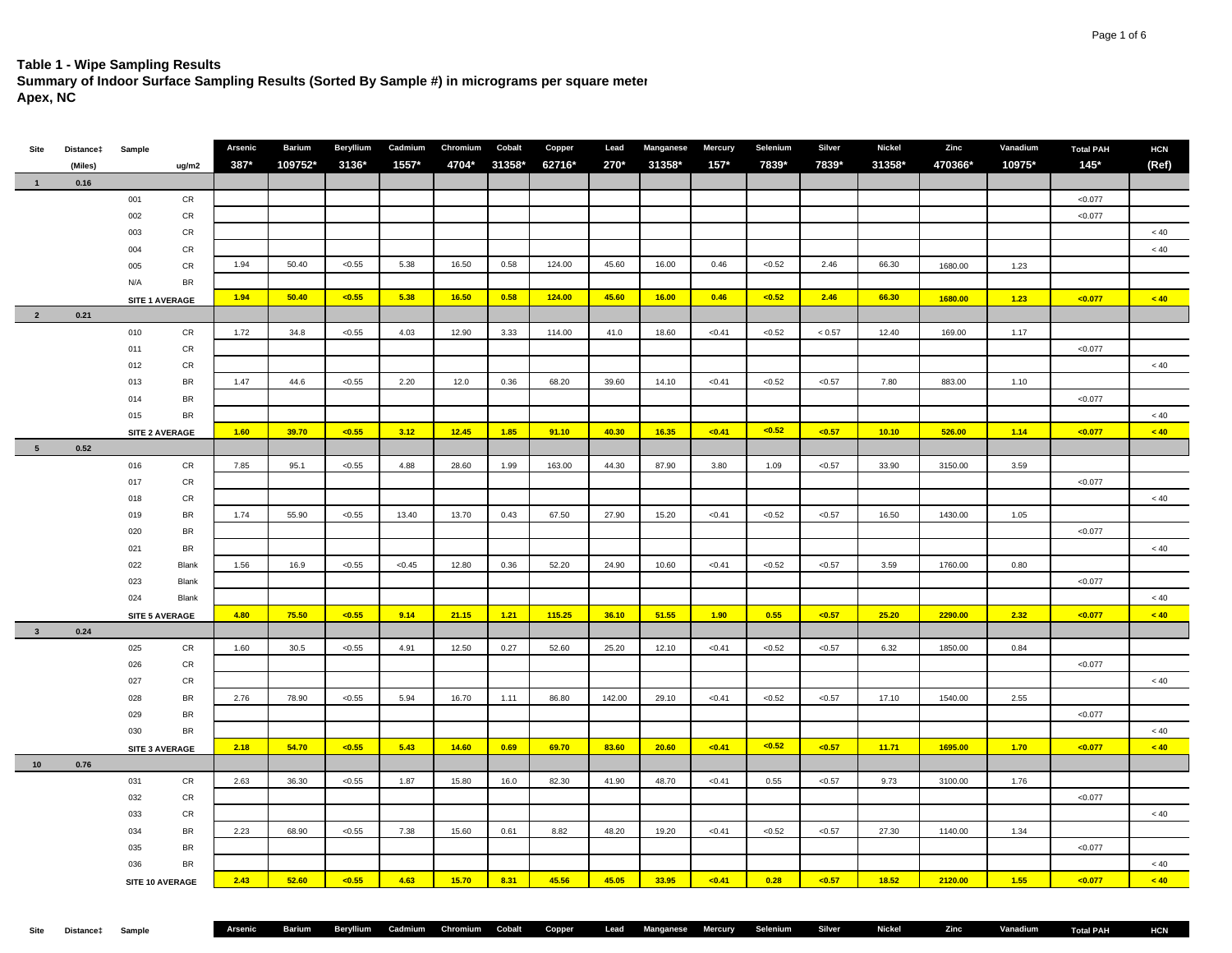|    | (Miles)    |     | ug/m2           | $387*$ | 109752* | 3136*  | $1557*$ | 4704* | 31358* | 62716* | 270*  | 31358* | $157*$ | 7839*       | 7839*       | 31358* | 470366* | 10975* | $145*$  | (Ref)    |
|----|------------|-----|-----------------|--------|---------|--------|---------|-------|--------|--------|-------|--------|--------|-------------|-------------|--------|---------|--------|---------|----------|
| 8  | 0.6        |     |                 |        |         |        |         |       |        |        |       |        |        |             |             |        |         |        |         |          |
|    |            | 040 | CR              | 1.84   | 63.40   | < 0.55 | 1.16    | 16.0  | 0.35   | 65.60  | 27.40 | 15.90  | < 0.41 | < 0.52      | $<\!\!0.57$ | 8.70   | 2500.00 | 1.08   |         |          |
|    |            | 041 | CR              |        |         |        |         |       |        |        |       |        |        |             |             |        |         |        | < 0.077 |          |
|    |            | 042 | CR              |        |         |        |         |       |        |        |       |        |        |             |             |        |         |        |         | $< 40\,$ |
|    |            | 043 | BR              | 1.57   | 42.70   | < 0.55 | 2.37    | 14.0  | 0.79   | 78.40  | 26.50 | 13.70  | < 0.41 | < 0.52      | 0.85        | 16.80  | 4060.00 | 0.99   |         |          |
|    |            | 044 | BR              |        |         |        |         |       |        |        |       |        |        |             |             |        |         |        | < 0.077 |          |
|    |            | 045 | BR              |        |         |        |         |       |        |        |       |        |        |             |             |        |         |        |         | $< 40\,$ |
|    |            |     | SITE 8 AVERAGE  | 1.71   | 53.05   | < 0.55 | 1.77    | 15.00 | 0.57   | 72.00  | 26.95 | 14.80  | < 0.41 | < 0.52      | 0.43        | 12.75  | 3280.00 | 1.04   | < 0.077 | < 40     |
| 21 | 1.72       |     |                 |        |         |        |         |       |        |        |       |        |        |             |             |        |         |        |         |          |
|    |            |     |                 |        |         |        |         |       |        |        |       |        |        |             |             |        |         |        |         |          |
|    |            | 046 | CR              | 6.46   | 59.20   | < 0.55 | 4.07    | 22.30 | 1.10   | 74.60  | 29.80 | 28.70  | < 0.41 | < 0.52      | $<\!\!0.57$ | 19.40  | 3540.00 | 1.39   |         |          |
|    |            | 047 | CR              |        |         |        |         |       |        |        |       |        |        |             |             |        |         |        | < 0.077 |          |
|    |            | 048 | CR              |        |         |        |         |       |        |        |       |        |        |             |             |        |         |        |         | $< 40\,$ |
|    |            | 049 | BR              | 2.62   | 76.90   | < 0.55 | 1.41    | 16.30 | 6.24   | 67.20  | 58.90 | 49.80  | < 0.41 | 0.61        | < 0.57      | 7.47   | 1090.00 | 1.48   |         |          |
|    |            | 050 | BR              |        |         |        |         |       |        |        |       |        |        |             |             |        |         |        | < 0.077 |          |
|    |            | 051 | BR              |        |         |        |         |       |        |        |       |        |        |             |             |        |         |        |         | $< 40$   |
|    |            | 052 | Blank           | 1.52   | 16.60   | < 0.55 | 0.54    | 12.60 | < 0.25 | 49.80  | 23.50 | 10.20  | < 0.41 | < 0.52      | < 0.57      | 3.22   | 3940.00 | 0.81   |         |          |
|    |            | 053 | Blank           |        |         |        |         |       |        |        |       |        |        |             |             |        |         |        | < 0.077 |          |
|    |            | 054 | Blank           |        |         |        |         |       |        |        |       |        |        |             |             |        |         |        |         | $< 40\,$ |
|    |            |     | SITE 21 AVERAGE | 4.54   | 68.05   | < 0.55 | 2.74    | 19.30 | 3.67   | 70.90  | 44.35 | 39.25  | < 0.41 | < 0.52      | < 0.57      | 13.44  | 2315.00 | 1.44   | < 0.077 | < 40     |
| 27 | 0.76       |     |                 |        |         |        |         |       |        |        |       |        |        |             |             |        |         |        |         |          |
|    |            | 055 | CR              | 1.73   | 47.70   | < 0.55 | 7.86    | 1.22  | 0.29   | 57.20  | 24.50 | 13.90  | < 0.41 | < 0.52      | < 0.57      | 11.70  | 2960.00 | 0.93   |         |          |
|    |            | 056 | CR              |        |         |        |         |       |        |        |       |        |        |             |             |        |         |        | < 0.077 |          |
|    |            | 057 | CR              |        |         |        |         |       |        |        |       |        |        |             |             |        |         |        |         | < 40     |
|    |            | 058 | BR              | 2.25   | 73.20   | < 0.55 | 2.93    | 14.90 | 0.78   | 70.60  | 65.60 | 16.90  | < 0.41 | 0.74        | < 0.57      | 8.39   | 1370.00 | 1.56   |         |          |
|    |            | 059 | BR              |        |         |        |         |       |        |        |       |        |        |             |             |        |         |        | < 0.077 |          |
|    |            | 060 | BR              |        |         |        |         |       |        |        |       |        |        |             |             |        |         |        |         | $< 40\,$ |
|    |            |     | SITE 27 AVERAGE | 1.99   | 60.45   | < 0.55 | 5.40    | 8.06  | 0.54   | 63.90  | 45.05 | 15.40  | < 0.41 | 0.30        | $0.57$      | 10.05  | 2165.00 | 1.25   | < 0.077 | < 40     |
| 24 | 1.23       |     |                 |        |         |        |         |       |        |        |       |        |        |             |             |        |         |        |         |          |
|    |            | 061 | ${\sf CR}$      | 2.13   | 3.80    | < 0.55 | 2.69    | 16.10 | 0.39   | 67.0   | 29.90 | 26.0   | < 0.41 | $<\!\!0.52$ | < 0.57      | 6.81   | 951.00  | 2.91   |         |          |
|    |            | 062 | CR              |        |         |        |         |       |        |        |       |        |        |             |             |        |         |        | < 0.077 |          |
|    |            | 063 | CR              |        |         |        |         |       |        |        |       |        |        |             |             |        |         |        |         | < 40     |
|    |            | 064 | BR              | 2.05   | 91.80   | < 0.55 | 2.43    | 16.20 | 0.38   | 76.40  | 27.80 | 37.50  | < 0.41 | < 0.52      | < 0.57      | 13.50  | 788.00  | 1.73   |         |          |
|    |            | 065 | BR              |        |         |        |         |       |        |        |       |        |        |             |             |        |         |        | < 0.077 |          |
|    |            | 066 | BR              |        |         |        |         |       |        |        |       |        |        |             |             |        |         |        |         | < 40     |
|    |            |     | SITE 24 AVERAGE | 2.09   | 47.80   | < 0.55 | 2.56    | 16.15 | 0.39   | 71.70  | 28.85 | 31.75  | < 0.41 | < 0.52      | < 0.57      | 10.16  | 869.50  | 2.32   | < 0.077 | < 40     |
| 23 | $\bf 0.86$ |     |                 |        |         |        |         |       |        |        |       |        |        |             |             |        |         |        |         |          |
|    |            | 070 | CR              | 2.51   | 55.90   | < 0.55 | 2.20    | 18.60 | 0.52   | 86.0   | 32.60 | 18.70  | < 0.41 | < 0.52      | 0.79        | 12.50  | 912.00  | 1.23   |         |          |
|    |            | 071 | CR              |        |         |        |         |       |        |        |       |        |        |             |             |        |         |        | < 0.077 |          |
|    |            | 072 | CR              |        |         |        |         |       |        |        |       |        |        |             |             |        |         |        |         | < 40     |
|    |            | 073 | BR              | 2.98   | 135.00  | < 0.55 | 4.68    | 20.80 | 59.10  | 87.80  | 40.90 | 82.90  | < 0.41 | 0.59        | 0.97        | 13.30  | 919.00  | 1.56   |         |          |
|    |            | 074 | BR              |        |         |        |         |       |        |        |       |        |        |             |             |        |         |        | < 0.077 |          |
|    |            | 075 | BR              |        |         |        |         |       |        |        |       |        |        |             |             |        |         |        |         | < 40     |
|    |            |     | SITE 23 AVERAGE | 2.75   | 95.45   | < 0.55 | 3.44    | 19.70 | 29.81  | 86.90  | 36.75 | 50.80  | < 0.41 | 0.30        | 0.88        | 12.90  | 915.50  | 1.40   | < 0.077 | < 40     |
| 25 | 0.71       |     |                 |        |         |        |         |       |        |        |       |        |        |             |             |        |         |        |         |          |
|    |            | 076 | CR              | 3.23   | 41.30   | < 0.55 | 1.20    | 18.50 | 0.47   | 74.0   | 28.50 | 22.10  | < 0.41 | < 0.52      | < 0.57      | 5.41   | 2110.00 | 1.38   |         |          |
|    |            | 077 | CR              |        |         |        |         |       |        |        |       |        |        |             |             |        |         |        | < 0.077 |          |
|    |            | 078 | CR              |        |         |        |         |       |        |        |       |        |        |             |             |        |         |        |         | < 40     |
|    |            | 079 | BR              | 3.32   | 70.90   | < 0.55 | 7.42    | 17.30 | 0.38   | 74.80  | 31.10 | 18.70  | 0.65   | 0.67        | < 0.57      | 8.52   | 964.00  | 1.29   |         |          |
|    |            |     |                 |        |         |        |         |       |        |        |       |        |        |             |             |        |         |        |         |          |
|    |            |     |                 |        |         |        |         |       |        |        |       |        |        |             |             |        |         |        |         |          |
|    |            |     |                 |        |         |        |         |       |        |        |       |        |        |             |             |        |         |        |         |          |

| (Miles) |  |  |  |  |  |  |  |  | <u>ug/m2</u> 387* 109752* 3136* 1557* 4704* 31358* 62716* 270* 31358* 157* 7839* 7839* 31358* 470366* 10975*  145* (Ref) |  |
|---------|--|--|--|--|--|--|--|--|--------------------------------------------------------------------------------------------------------------------------|--|
|         |  |  |  |  |  |  |  |  |                                                                                                                          |  |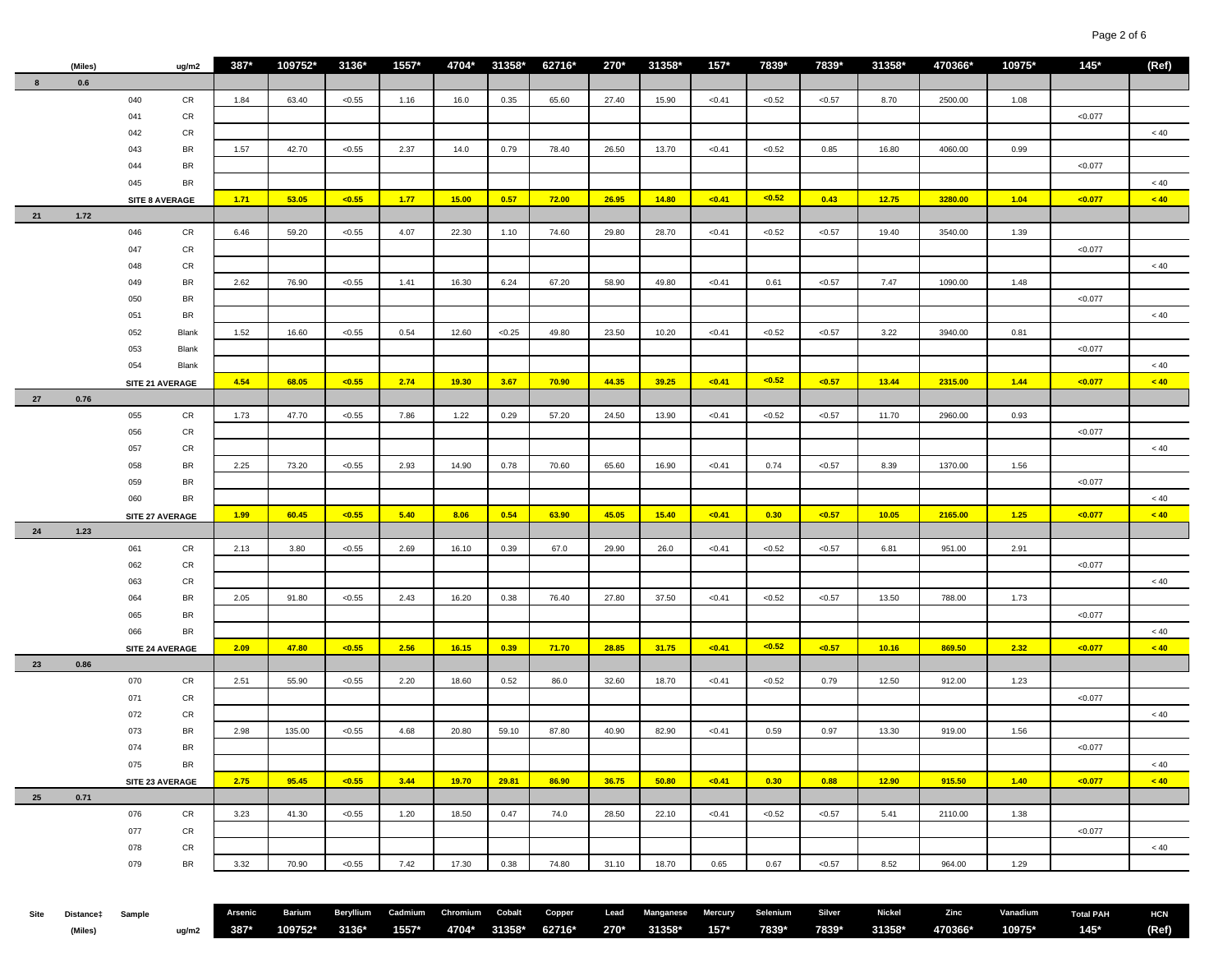|      |           | 080             | BR              |         |               |                  |         |          |        |        |        |           |         |          |        |               |         |          | < 0.077          |            |
|------|-----------|-----------------|-----------------|---------|---------------|------------------|---------|----------|--------|--------|--------|-----------|---------|----------|--------|---------------|---------|----------|------------------|------------|
|      |           | 081             | BR              |         |               |                  |         |          |        |        |        |           |         |          |        |               |         |          |                  | $<40\,$    |
|      |           | 082             | Blank           | 1.73    | 27.70         | < 0.55           | 11.60   | 14.60    | < 0.25 | 54.80  | 26.20  | 11.10     | 0.54    | 0.58     | < 0.57 | 3.56          | 3960.00 | 0.97     |                  |            |
|      |           | 083             | Blank           |         |               |                  |         |          |        |        |        |           |         |          |        |               |         |          | < 0.077          |            |
|      |           | 084             | Blank           |         |               |                  |         |          |        |        |        |           |         |          |        |               |         |          |                  | $< 40\,$   |
|      |           | SITE 25 AVERAGE |                 | 3.28    | 56.10         | < 0.55           | 4.31    | 17.90    | 0.43   | 74.40  | 29.80  | 20.40     | 0.33    | 0.34     | < 0.57 | 6.97          | 1537.00 | 1.34     | < 0.077          | < 40       |
| 29   | 0.57      |                 |                 |         |               |                  |         |          |        |        |        |           |         |          |        |               |         |          |                  |            |
|      |           | 085             | CR              | 2.69    | 46.60         | < 0.55           | 1.99    | 17.30    | 1.08   | 171.00 | 43.90  | 23.50     | 0.49    | 0.61     | < 0.57 | 7.53          | 2590.00 | 1.30     |                  |            |
|      |           | 086             | CR              |         |               |                  |         |          |        |        |        |           |         |          |        |               |         |          | < 0.077          |            |
|      |           | 087             | CR              |         |               |                  |         |          |        |        |        |           |         |          |        |               |         |          |                  | $< 40$     |
|      |           | 088             | BR              | 3.69    | 134.00        | < 0.55           | 4.47    | 18.80    | 1.73   | 132.00 | 240.00 | 33.40     | 3.91    | 0.76     | 0.81   | 13.00         | 1550.00 | 6.05     |                  |            |
|      |           | 089             | BR              |         |               |                  |         |          |        |        |        |           |         |          |        |               |         |          | < 0.077          |            |
|      |           | 090             | BR              |         |               |                  |         |          |        |        |        |           |         |          |        |               |         |          |                  | $< 40\,$   |
|      |           | SITE 29 AVERAGE |                 | 3.19    | 90.30         | < 0.55           | 3.23    | 18.05    | 1.41   | 151.50 | 141.95 | 28.45     | 2.20    | 0.69     | 0.41   | 10.27         | 2070.00 | 3.68     | < 0.077          | < 40       |
| 30   | 0.73      |                 |                 |         |               |                  |         |          |        |        |        |           |         |          |        |               |         |          |                  |            |
|      |           | 091             | CR              | 3.28    | 71.80         | < 0.55           | 2.84    | 22.10    | 170.00 | 109.00 | 36.40  | 186.00    | 0.67    | 1.18     | < 0.57 | 42.50         | 3510.00 | 2.99     |                  |            |
|      |           | 092             | CR              |         |               |                  |         |          |        |        |        |           |         |          |        |               |         |          | < 0.077          |            |
|      |           | 093             | CR              |         |               |                  |         |          |        |        |        |           |         |          |        |               |         |          |                  | < 40       |
|      |           | 094             | BR              | 2.01    | 52.90         | < 0.55           | 2.03    | 16.10    | 0.79   | 109.00 | 30.60  | 16.50     | < 0.41  | 0.54     | < 0.57 | 35.90         | 939.00  | 1.12     |                  |            |
|      |           | 095             | BR              |         |               |                  |         |          |        |        |        |           |         |          |        |               |         |          | < 0.077          |            |
|      |           | 096             | BR              |         |               |                  |         |          |        |        |        |           |         |          |        |               |         |          |                  | $< 40$     |
|      |           | SITE 30 AVERAGE |                 | 2.65    | 62.35         | < 0.55           | 2.44    | 19.10    | 85.40  | 109.00 | 33.50  | 101.25    | 0.34    | 0.86     | < 0.57 | 39.20         | 2224.50 | 2.06     | < 0.077          | < 40       |
| 12   | 0.31      |                 |                 |         |               |                  |         |          |        |        |        |           |         |          |        |               |         |          |                  |            |
|      |           | 100             | CR              | 4.98    | 68.70         | < 0.55           | 4.34    | 19.20    | 0.52   | 85.40  | 32.80  | 21.20     | < 0.41  | < 0.52   | < 0.57 | 15.00         | 1170.00 | 1.47     |                  |            |
|      |           | 101             | CR              |         |               |                  |         |          |        |        |        |           |         |          |        |               |         |          | < 0.077          |            |
|      |           | 102             | CR              |         |               |                  |         |          |        |        |        |           |         |          |        |               |         |          |                  | $< 40$     |
|      |           | 103             | BR              | 3.37    | 129.00        | < 0.55           | 1.16    | 19.10    | 0.42   | 81.30  | 32.10  | 36.70     | < 0.41  | 0.52     | < 0.57 | 9.58          | 913.00  | 1.34     |                  |            |
|      |           | 104             | BR              |         |               |                  |         |          |        |        |        |           |         |          |        |               |         |          | < 0.077          |            |
|      |           | 105             | BR              |         |               |                  |         |          |        |        |        |           |         |          |        |               |         |          |                  | $<40\,$    |
|      |           |                 | SITE 12 AVERAGE | 4.18    | 98.85         | < 0.55           | 2.75    | 19.15    | 0.47   | 83.35  | 32.45  | 28.95     | $0.41$  | 0.26     | < 0.57 | 12.29         | 1041.50 | 1.41     | < 0.077          | < 40       |
| 14   | 0.68      |                 |                 |         |               |                  |         |          |        |        |        |           |         |          |        |               |         |          |                  |            |
|      |           | 106             | CR              | 3.94    | 96.20         | < 0.55           | 1.15    | 20.60    | 0.56   | 77.00  | 31.00  | 21.30     | < 0.41  | 0.57     | < 0.57 | 8.14          | 1070.00 | 1.92     |                  |            |
|      |           | 107             | CR              |         |               |                  |         |          |        |        |        |           |         |          |        |               |         |          | < 0.077          |            |
|      |           | 108             | CR              |         |               |                  |         |          |        |        |        |           |         |          |        |               |         |          |                  | < 40       |
|      |           | 109             | BR              | 2.37    | 39.70         | < 0.55           | 2.01    | 16.10    | 2.71   | 73.00  | 27.80  | 21.10     | < 0.41  | < 0.52   | < 0.57 | 7.93          | 696.00  | 1.29     |                  |            |
|      |           | 110             | BR              |         |               |                  |         |          |        |        |        |           |         |          |        |               |         |          | < 0.077          |            |
|      |           | 111             | BR              |         |               |                  |         |          |        |        |        |           |         |          |        |               |         |          |                  | $< 40$     |
|      |           | 112             | Blank           | 1.75    | 54.30         | < 0.55           | < 0.45  | 14.10    | < 0.25 | 57.60  | 26.90  | 10.30     | < 0.41  | < 0.52   | < 0.57 | 3.35          | 690.00  | 0.83     |                  |            |
|      |           | 113             | Blank           |         |               |                  |         |          |        |        |        |           |         |          |        |               |         |          | < 0.077          |            |
|      |           | 114             | Blank           |         |               |                  |         |          |        |        |        |           |         |          |        |               |         |          |                  | $< 40$     |
|      |           | SITE 14 AVERAGE |                 | 3.16    | 67.95         | < 0.55           | 1.58    | 18.35    | 1.64   | 75.00  | 29.40  | 21.20     | < 0.41  | 0.28     | < 0.57 | 8.04          | 883.00  | 1.61     | < 0.077          | < 40       |
| 13   | 0.47      | 115             | CR              | 1.86    | 43.80         | < 0.55           | 0.54    | 14.50    | 0.26   | 58.60  | 25.40  | 23.40     | < 0.41  | 0.60     | < 0.57 | 4.88          | 2500.00 | 1.13     |                  |            |
|      |           | 116             | CR              |         |               |                  |         |          |        |        |        |           |         |          |        |               |         |          | < 0.077          |            |
|      |           | 117             | CR              |         |               |                  |         |          |        |        |        |           |         |          |        |               |         |          |                  | $< 40$     |
|      |           | 118             | BR              | 2.30    | 130.00        | < 0.55           | 1.36    | 16.40    | 0.38   | 85.80  | 35.20  | 19.40     | < 0.41  | 0.59     | < 0.57 | 9.40          | 1540.00 | 1.63     |                  |            |
|      |           | 119             | BR              |         |               |                  |         |          |        |        |        |           |         |          |        |               |         |          | < 0.077          |            |
|      |           | 120             | BR              |         |               |                  |         |          |        |        |        |           |         |          |        |               |         |          |                  | $< 40$     |
|      |           |                 | SITE 13 AVERAGE | 2.08    | 86.90         | < 0.55           | 0.95    | 15.45    | 0.32   | 72.20  | 30.30  | 21.40     | < 0.41  | 0.60     | < 0.57 | 7.14          | 2020.00 | 1.38     | < 0.077          | < 40       |
|      |           |                 |                 |         |               |                  |         |          |        |        |        |           |         |          |        |               |         |          |                  |            |
| Site | Distance‡ | Sample          |                 | Arsenic | <b>Barium</b> | <b>Beryllium</b> | Cadmium | Chromium | Cobalt | Copper | Lead   | Manganese | Mercury | Selenium | Silver | <b>Nickel</b> | Zinc    | Vanadium | <b>Total PAH</b> | <b>HCN</b> |
|      | (Miles)   |                 | ug/m2           | 387*    | 109752*       | 3136*            | 1557*   | 4704*    | 31358* | 62716* | 270*   | 31358*    | $157*$  | 7839*    | 7839*  | 31358*        | 470366* | 10975*   | $145*$           | (Ref)      |
| 28   | 0.65      |                 |                 |         |               |                  |         |          |        |        |        |           |         |          |        |               |         |          |                  |            |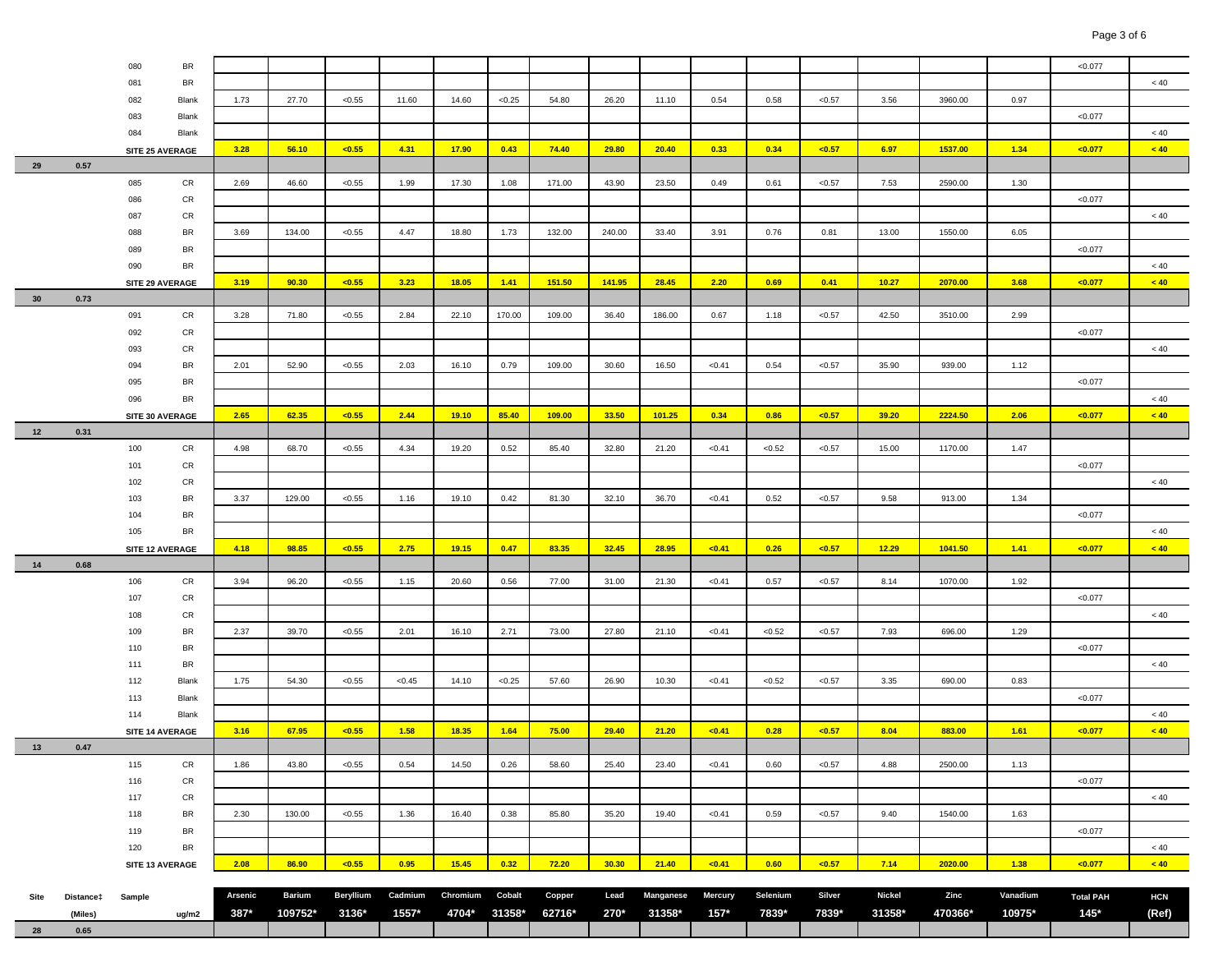|                |                  | 121 | CR              | 2.25    | 181.00 | < 0.55 | 3.24                              | 20.70 | 0.65   | 91.80  | 31.50 | 33.10                    | < 0.41 | 0.69     | < 0.57 | 33.70  | 3010.00  | 2.11     |                  |            |
|----------------|------------------|-----|-----------------|---------|--------|--------|-----------------------------------|-------|--------|--------|-------|--------------------------|--------|----------|--------|--------|----------|----------|------------------|------------|
|                |                  | 122 | CR              |         |        |        |                                   |       |        |        |       |                          |        |          |        |        |          |          | 1.00             |            |
|                |                  | 123 | CR              |         |        |        |                                   |       |        |        |       |                          |        |          |        |        |          |          |                  | $< 40\,$   |
|                |                  | 124 | BR              | 1.90    | 56.70  | < 0.55 | 6.15                              | 17.30 | 0.29   | 61.40  | 26.80 | 66.10                    | 0.57   | 1.07     | < 0.57 | 10.50  | 10300.00 | 1.43     |                  |            |
|                |                  | 125 | BR              |         |        |        |                                   |       |        |        |       |                          |        |          |        |        |          |          | 1.00             |            |
|                |                  | 126 | BR              |         |        |        |                                   |       |        |        |       |                          |        |          |        |        |          |          |                  | < 40       |
|                |                  |     | SITE 28 AVERAGE | 2.08    | 118.85 | < 0.55 | 4.70                              | 19.00 | 0.47   | 76.60  | 29.15 | 49.60                    | 0.28   | 0.88     | < 0.57 | 22.10  | 6655.00  | 1.77     | 1.00             | < 40       |
| 33             | 1.12             |     |                 |         |        |        |                                   |       |        |        |       |                          |        |          |        |        |          |          |                  |            |
|                |                  | 130 | CR              | 2.04    | 43.60  | < 0.55 | 1.67                              | 16.70 | < 0.25 | 63.30  | 28.00 | 57.00                    | < 0.41 | 0.80     | < 0.57 | 6.80   | 9490.00  | 1.36     |                  |            |
|                |                  | 131 | CR              |         |        |        |                                   |       |        |        |       |                          |        |          |        |        |          |          | 1.00             |            |
|                |                  | 132 | CR              |         |        |        |                                   |       |        |        |       |                          |        |          |        |        |          |          |                  | < 40       |
|                |                  | 133 | BR              | 2.17    | 145.00 | < 0.55 | 1.81                              | 14.90 | 0.50   | 125.00 | 47.30 | 20.80                    | < 0.41 | 0.54     | < 0.57 | 8.97   | 1890.00  | 1.10     |                  |            |
|                |                  | 134 | <b>BR</b>       |         |        |        |                                   |       |        |        |       |                          |        |          |        |        |          |          | 1.00             |            |
|                |                  | 135 | BR              |         |        |        |                                   |       |        |        |       |                          |        |          |        |        |          |          |                  | $~<$ 40    |
|                |                  |     | SITE 33 AVERAGE | 2.11    | 94.30  | < 0.55 | 1.74                              | 15.80 | 0.25   | 94.15  | 37.65 | 38.90                    | < 0.41 | 0.67     | < 0.57 | 7.89   | 5690.00  | 1.23     | 1.00             | < 40       |
| 36             | 1.25             |     |                 |         |        |        |                                   |       |        |        |       |                          |        |          |        |        |          |          |                  |            |
|                |                  | 136 | CR              | 3.67    | 78.20  | < 0.55 | 1.89                              | 22.90 | 1.14   | 120.00 | 38.90 | 101.00                   | < 0.41 | 0.73     | < 0.57 | 13.70  | 5720.00  | 2.71     |                  |            |
|                |                  | 137 | CR              |         |        |        |                                   |       |        |        |       |                          |        |          |        |        |          |          | 1.00             |            |
|                |                  | 138 | CR              |         |        |        |                                   |       |        |        |       |                          |        |          |        |        |          |          |                  | < 40       |
|                |                  | 139 | BR              | 1.99    | 182.00 | < 0.55 | 7.26                              | 12.10 | 0.35   | 74.60  | 30.10 | 41.20                    | 0.60   | < 0.52   | 1.43   | 8.44   | 1470.00  | 1.22     |                  |            |
|                |                  | 140 | BR              |         |        |        |                                   |       |        |        |       |                          |        |          |        |        |          |          | 1.00             |            |
|                |                  | 141 | BR              |         |        |        |                                   |       |        |        |       |                          |        |          |        |        |          |          |                  | < 40       |
|                |                  |     | SITE 36 AVERAGE | 2.83    | 130.10 | < 0.55 | 4.58                              | 17.50 | 0.75   | 97.30  | 34.50 | 71.10                    | < 0.41 | 0.37     | < 0.57 | 11.07  | 3595.00  | 1.97     | 1.00             | < 40       |
| 32             | 1.38             |     |                 |         |        |        |                                   |       |        |        |       |                          |        |          |        |        |          |          |                  |            |
|                |                  | 142 | CR              | 2.08    | 102.00 | < 0.55 | 2.66                              | 15.20 | 4.06   | 64.50  | 30.10 | 73.00                    | 0.43   | 0.60     | 0.91   | 6.83   | 9370.00  | 1.38     |                  |            |
|                |                  | 143 | CR              |         |        |        |                                   |       |        |        |       |                          |        |          |        |        |          |          | 1.00             |            |
|                |                  | 144 | CR              |         |        |        |                                   |       |        |        |       |                          |        |          |        |        |          |          |                  | $< 40$     |
|                |                  | 145 | BR              | 1.49    | 226.00 | < 0.55 | 3.55                              | 11.20 | < 0.25 | 52.50  | 23.80 | 17.70                    | < 0.41 | < 0.52   | 0.59   | 11.00  | 1770.00  | 0.88     |                  |            |
|                |                  | 146 | BR              |         |        |        |                                   |       |        |        |       |                          |        |          |        |        |          |          | 1.00             |            |
|                |                  | 147 | BR              |         |        |        |                                   |       |        |        |       |                          |        |          |        |        |          |          |                  | < 40       |
|                |                  |     | SITE 32 AVERAGE | 1.79    | 164.00 | < 0.55 | 3.11                              | 13.20 | 2.03   | 58.50  | 26.95 | 45.35                    | 0.22   | 0.30     | 0.75   | 8.92   | 5570.00  | 1.13     | 1.00             | < 40       |
| 22             | 0.84             |     |                 |         |        |        |                                   |       |        |        |       |                          |        |          |        |        |          |          |                  |            |
|                |                  | 148 | CR              | 1.89    | 98.90  | < 0.55 | 2.74                              | 15.60 | 0.29   | 64.40  | 27.00 | 51.20                    | < 0.41 | 0.57     | < 0.57 | 8.05   | 8530.00  | 1.25     |                  |            |
|                |                  | 149 | CR              |         |        |        |                                   |       |        |        |       |                          |        |          |        |        |          |          | < 0.077          |            |
|                |                  | 150 | CR              |         |        |        |                                   |       |        |        |       |                          |        |          |        |        |          |          |                  | < 40       |
|                |                  | 151 | BR              | 1.77    | 239.00 | < 0.55 | 6.97                              | 13.00 | < 0.25 | 58.60  | 28.40 | 17.50                    | < 0.41 | < 0.52   | 0.69   | 8.20   | 2440.00  | 0.95     |                  |            |
|                |                  | 152 | BR              |         |        |        |                                   |       |        |        |       |                          |        |          |        |        |          |          | < 0.077          |            |
|                |                  | 153 | BR              |         |        |        |                                   |       |        |        |       |                          |        |          |        |        |          |          |                  | $~<$ 40    |
|                |                  |     | SITE 22 AVERAGE | 1.83    | 168.95 | < 0.55 | 4.86                              | 14.30 | 0.15   | 61.50  | 27.70 | 34.35                    | < 0.41 | 0.28     | 0.35   | 8.13   | 5485.00  | 1.10     | < 0.077          | < 40       |
| $\overline{7}$ | 0.63             |     |                 |         |        |        |                                   |       |        |        |       |                          |        |          |        |        |          |          |                  |            |
|                |                  | 157 | CR              | 2.22    | 103.00 | < 0.55 | 4.43                              | 16.70 | 1.11   | 89.50  | 31.40 | 78.80                    | < 0.41 | < 0.52   | 0.63   | 12.40  | 7090.00  | 1.56     |                  |            |
|                |                  | 158 | CR              |         |        |        |                                   |       |        |        |       |                          |        |          |        |        |          |          | < 0.077          |            |
|                |                  | 159 | CR              |         |        |        |                                   |       |        |        |       |                          |        |          |        |        |          |          |                  | < 40       |
|                |                  | 160 | <b>BR</b>       | 1.91    | 100.00 | < 0.55 | 33.10                             | 14.80 | 55.00  | 92.50  | 33.40 | 39.80                    | < 0.41 | < 0.52   | 0.85   | 22.00  | 4110.00  | 1.38     |                  |            |
|                |                  | 161 | BR              |         |        |        |                                   |       |        |        |       |                          |        |          |        |        |          |          | < 0.077          |            |
|                |                  | 162 | BR              |         |        |        |                                   |       |        |        |       |                          |        |          |        |        |          |          |                  | $~<$ 40    |
|                |                  |     | SITE 7 AVERAGE  | 2.07    | 101.50 | < 0.55 | 18.77                             | 15.75 | 28.06  | 91.00  | 32.40 | 59.30                    | < 0.41 | < 0.52   | 0.74   | 17.20  | 5600.00  | 1.47     | < 0.077          | < 40       |
|                |                  |     |                 |         |        |        |                                   |       |        |        |       |                          |        |          |        |        |          |          |                  |            |
|                |                  |     |                 |         |        |        |                                   |       |        |        |       |                          |        |          |        |        |          |          |                  |            |
| Site           | Distance‡ Sample |     |                 | Arsenic | Barium |        | Beryllium Cadmium Chromium Cobalt |       |        | Copper | Lead  | <b>Manganese Mercury</b> |        | Selenium | Silver | Nickel | Zinc     | Vanadium | <b>Total PAH</b> | <b>HCN</b> |

| Distance‡ | Sample |       | Arsenic |         |        |                   |       |      |                          |       |               |        |       |        | Barium Beryllium Cadmium Chromium Cobalt Copper Lead Manganese Mercury Selenium Silver Nickel Zinc |          | Vanadium | <b>Total PAH</b> | <b>HCN</b> |
|-----------|--------|-------|---------|---------|--------|-------------------|-------|------|--------------------------|-------|---------------|--------|-------|--------|----------------------------------------------------------------------------------------------------|----------|----------|------------------|------------|
| (Miles)   |        | ua/m2 | 387*    | 109752* |        | $3136^*$ $1557^*$ |       |      | 4704* 31358* 62716* 270* |       | $31358*$ 157* |        | 7839* | 7839*  | 31358*                                                                                             | 470366*  | 10975*   | $145*$           | (Ref)      |
| 0.63      |        |       |         |         |        |                   |       |      |                          |       |               |        |       |        |                                                                                                    |          |          |                  |            |
|           |        |       | 2.72    | 186.00  | < 0.55 | 17.50             | 16.30 | 0.54 | 72.70                    | 34.80 | 138.00        | < 0.41 | 0.85  | < 0.57 | 9.96                                                                                               | 11300.00 | 1.86     |                  |            |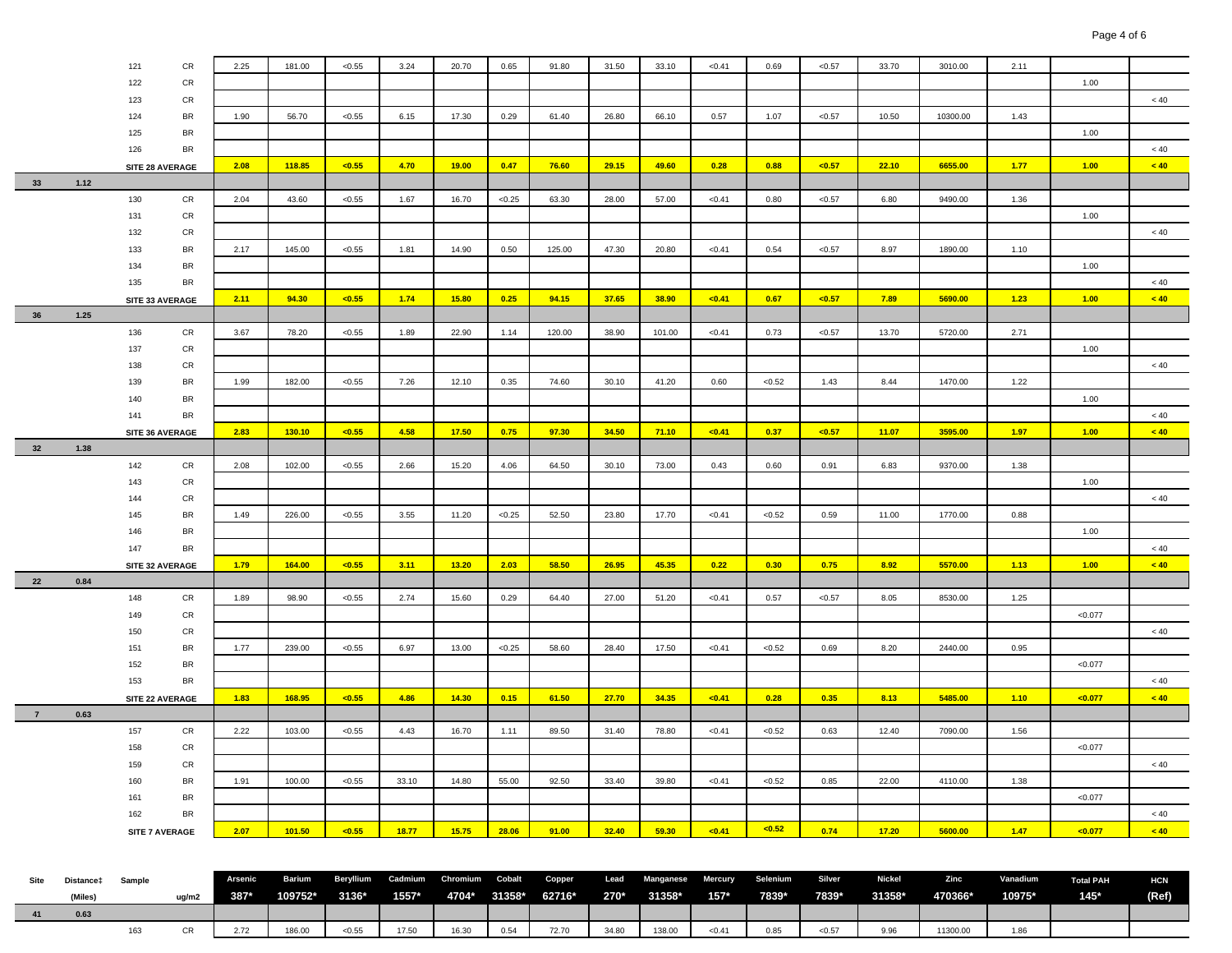|      |           | 164                   | CR          |                |         |           |         |          |        |        |        |           |                |          |        |               |          |          | < 0.077           |            |
|------|-----------|-----------------------|-------------|----------------|---------|-----------|---------|----------|--------|--------|--------|-----------|----------------|----------|--------|---------------|----------|----------|-------------------|------------|
|      |           | 165                   | CR          |                |         |           |         |          |        |        |        |           |                |          |        |               |          |          |                   | < 40       |
|      |           | 166                   | BR          | 2.35           | 152.00  | < 0.55    | 5.59    | 18.80    | 0.40   | 92.70  | 45.20  | 37.40     | < 0.41         | 0.56     | < 0.57 | 10.00         | 2130.00  | 1.63     |                   |            |
|      |           | 167                   | BR          |                |         |           |         |          |        |        |        |           |                |          |        |               |          |          | < 0.077           |            |
|      |           | 168                   | BR          |                |         |           |         |          |        |        |        |           |                |          |        |               |          |          |                   | < 40       |
|      |           | 169                   | Blank       | 1.55           | 173.00  | < 0.55    | 1.74    | 12.10    | < 0.25 | 49.30  | 24.40  | 29.70     | < 0.41         | < 0.52   | < 0.57 | 4.57          | 2490.00  | 0.93     |                   |            |
|      |           | 170                   | Blank       |                |         |           |         |          |        |        |        |           |                |          |        |               |          |          | < 0.077           |            |
|      |           | 171                   | Blank       |                |         |           |         |          |        |        |        |           |                |          |        |               |          |          |                   | < 40       |
|      |           | SITE 41 AVERAGE       |             | 2.54           | 169.00  | < 0.55    | 11.55   | 17.55    | 0.47   | 82.70  | 40.00  | 87.70     | < 0.41         | 0.71     | < 0.57 | 9.98          | 6715.00  | 1.75     | $0.077$           | < 40       |
| 43   | 0.63      |                       |             |                |         |           |         |          |        |        |        |           |                |          |        |               |          |          |                   |            |
|      |           | 172                   | CR          | 4.47           | 105.00  | < 0.55    | 3.92    | 17.80    | 1.09   | 76.70  | 256.00 | 122.00    | < 0.41         | 0.99     | < 0.57 | 10.20         | 13200.00 | 2.93     |                   |            |
|      |           | 173                   | CR          |                |         |           |         |          |        |        |        |           |                |          |        |               |          |          | < 0.077           |            |
|      |           | 174                   | CR          |                |         |           |         |          |        |        |        |           |                |          |        |               |          |          |                   | $< 40\,$   |
|      |           | 175                   | BR          | 5.17           | 243.00  | < 0.55    | 16.30   | 33.00    | 1.06   | 237.00 | 133.00 | 54.40     | 0.51           | < 0.52   | < 0.57 | 13.30         | 3850.00  | 2.25     |                   |            |
|      |           | 176                   | BR          |                |         |           |         |          |        |        |        |           |                |          |        |               |          |          | 1.00              |            |
|      |           | 177                   | BR          |                |         |           |         |          |        |        |        |           |                |          |        |               |          |          |                   | < 40       |
|      |           |                       |             | 4.82           |         |           |         |          | 1.08   |        |        |           |                | 0.50     |        |               | 8525.00  | 2.59     |                   |            |
| 9    | 1.25      | SITE 43 AVERAGE       |             |                | 174.00  | < 0.55    | 10.11   | 25.40    |        | 156.85 | 194.50 | 88.20     | $0.41$         |          | < 0.57 | 11.75         |          |          | 0.50              |            |
|      |           |                       |             |                |         |           | 4.89    |          |        | 86.60  |        |           |                |          |        |               | 2770.00  |          |                   |            |
|      |           | 178                   | CR          | 2.18           | 229.00  | < 0.55    |         | 15.70    | 2.92   |        | 30.60  | 29.80     | < 0.41         | < 0.52   | 0.66   | 9.58          |          | 1.66     |                   | < 40       |
|      |           | 179                   | CR          |                |         |           |         |          |        |        |        |           |                |          |        |               |          |          | < 0.077           |            |
|      |           | 180                   | CR          |                |         |           |         |          |        |        |        |           |                |          |        |               |          |          |                   | < 40       |
|      |           | 181                   | BR          | 2.14           | 94.30   | < 0.55    | 1.55    | 15.40    | 1.07   | 85.30  | 29.40  | 51.70     | 0.60           | 0.71     | < 0.57 | 78.10         | 8340.00  | 1.38     |                   |            |
|      |           | 182                   | BR          |                |         |           |         |          |        |        |        |           |                |          |        |               |          |          | < 0.077           |            |
|      |           | 183                   | BR          |                |         |           |         |          |        |        |        |           |                |          |        |               |          |          |                   |            |
|      |           | <b>SITE 9 AVERAGE</b> |             | 2.16           | 161.65  | < 0.55    | 3.22    | 15.55    | 2.00   | 85.95  | 30.00  | 40.75     | < 0.41         | 0.36     | 0.33   | 43.84         | 5555.00  | 1.52     | < 0.077           | < 40       |
| 26   | 0.76      |                       |             |                |         |           |         |          |        |        |        |           |                |          |        |               |          |          |                   |            |
|      |           |                       |             |                |         |           |         |          |        |        |        |           |                |          |        |               |          |          |                   |            |
|      |           | 187                   | CR          | 1.87           | 223.00  | < 0.55    | 1.74    | 12.70    | 1.35   | 71.30  | 53.60  | 34.30     | < 0.41         | 1.14     | < 0.57 | 25.00         | 6330.00  | 2.55     |                   |            |
|      |           | 188                   | CR          |                |         |           |         |          |        |        |        |           |                |          |        |               |          |          | < 0.077           |            |
|      |           | 189                   | CR          |                |         |           |         |          |        |        |        |           |                |          |        |               |          |          |                   | < 40       |
|      |           | 190                   | BR          | 1.88           | 389.00  | < 0.55    | 9.74    | 13.20    | 3.54   | 71.80  | 68.90  | 62.00     | < 0.41         | 0.58     | < 0.57 | 11.30         | 3000.00  | 1.45     |                   |            |
|      |           | 191                   | BR          |                |         |           |         |          |        |        |        |           |                |          |        |               |          |          | < 0.077           |            |
|      |           | 192                   | BR          |                |         |           |         |          |        |        |        |           |                |          |        |               |          |          |                   | < 40       |
|      |           | SITE 26 AVERAGE       |             | 1.88           | 306.00  | < 0.55    | 5.74    | 12.95    | 2.45   | 71.55  | 61.25  | 48.15     | $0.41$         | 0.86     | < 0.57 | 18.15         | 4665.00  | 2.00     | $0.077$           | < 40       |
| 11   | 0.71      |                       |             |                |         |           |         |          |        |        |        |           |                |          |        |               |          |          |                   |            |
|      |           | 193                   | CR          | 2.58           | 158.00  | < 0.55    | 4.04    | 14.90    | 0.56   | 137.00 | 36.20  | 46.20     | < 0.41         | 0.68     | < 0.57 | 16.70         | 7100.00  | 1.65     |                   |            |
|      |           | 194                   | CR          |                |         |           |         |          |        |        |        |           |                |          |        |               |          |          | < 0.077           |            |
|      |           | 195                   | CR          |                |         |           |         |          |        |        |        |           |                |          |        |               |          |          |                   | < 40       |
|      |           | 196                   | BR          | 1.66           | 194.00  | < 0.55    | 4.31    | 12.90    | 0.27   | 68.90  | 24.70  | 18.00     | < 0.41         | < 0.52   | < 0.57 | 5.86          | 2440.00  | 1.07     |                   |            |
|      |           | 197                   | BR          |                |         |           |         |          |        |        |        |           |                |          |        |               |          |          | < 0.077           |            |
|      |           | 198                   | BR          |                |         |           |         |          |        |        |        |           |                |          |        |               |          |          |                   | < 40       |
|      |           | SITE 11 AVERAGE       |             | 2.12           | 176.00  | < 0.55    | 4.18    | 13.90    | 0.42   | 102.95 | 30.45  | 32.10     | < 0.41         | 0.34     | < 0.57 | 11.28         | 4770.00  | 1.36     | $0.077$           | < 40       |
| 42   | 2.17      |                       |             |                |         |           |         |          |        |        |        |           |                |          |        |               |          |          |                   |            |
|      |           | 199                   | CR          | 3.91           | 56.60   | < 0.55    | 2.33    | 18.30    | 0.43   | 84.20  | 30.80  | 67.50     | < 0.41         | 1.06     | < 0.57 | 8.70          | 8650.00  | 2.14     |                   |            |
|      |           | 200                   | CR          |                |         |           |         |          |        |        |        |           |                |          |        |               |          |          | 1.00              |            |
|      |           | 201                   | CR          |                |         |           |         |          |        |        |        |           |                |          |        |               |          |          |                   | < 40       |
|      |           | 202                   | BR          | 6.72           | 158.00  | < 0.55    | 15.60   | 24.50    | 1.01   | 135.00 | 36.60  | 62.50     | < 0.41         | 2.31     | < 0.57 | 17.20         | 3490.00  | 2.85     |                   |            |
|      |           |                       |             |                |         |           |         |          |        |        |        |           |                |          |        |               |          |          |                   |            |
|      |           |                       |             |                |         |           |         |          |        |        |        |           |                |          |        |               |          |          |                   |            |
| Site | Distance‡ | Sample                |             | <b>Arsenic</b> | Barium  | Beryllium | Cadmium | Chromium | Cobalt | Copper | Lead   | Manganese | <b>Mercury</b> | Selenium | Silver | <b>Nickel</b> | Zinc     | Vanadium | <b>Total PAH</b>  | <b>HCN</b> |
|      | (Miles)   | 203                   | ug/m2<br>BR | 387*           | 109752* | 3136*     | 1557*   | 4704*    | 31358* | 62716* | 270*   | 31358*    | $157*$         | 7839*    | 7839*  | 31358*        | 470366*  | 10975*   | $145*$<br>< 0.077 | (Ref)      |

 < 40 5.32 | 107.30 | <0.55 | 8.97 | 21.40 | 0.72 | 109.60 | 33.70 | 65.00 | <0.41 | 1.69 | <0.57 | 12.95 | 6070.00 | 2.50 | 0.50 | <40

204 BR

**SITE 42 AVERAGE**

 $< 40$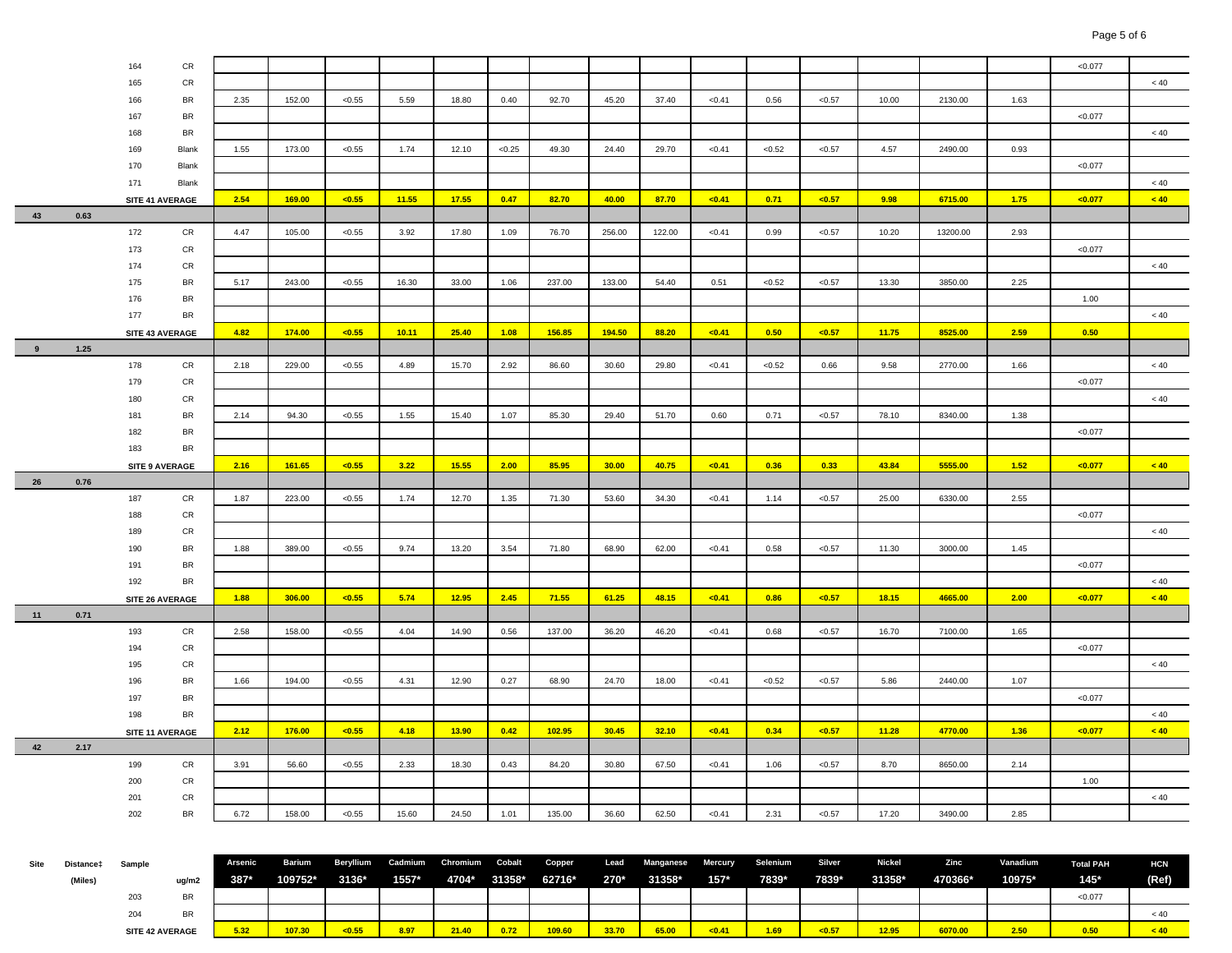| 37 | 1.88 |     |                 |       |        |        |        |       |        |        |        |        |        |        |        |        |         |      |         |      |
|----|------|-----|-----------------|-------|--------|--------|--------|-------|--------|--------|--------|--------|--------|--------|--------|--------|---------|------|---------|------|
|    |      | 205 | CR              | 2.08  | 148.00 | < 0.55 | 1.24   | 14.40 | < 0.25 | 75.70  | 26.10  | 14.10  | < 0.41 | < 0.52 | < 0.57 | 7.26   | 2630.00 | 1.18 |         |      |
|    |      | 206 | CR              |       |        |        |        |       |        |        |        |        |        |        |        |        |         |      | 1.00    |      |
|    |      | 207 | CR              |       |        |        |        |       |        |        |        |        |        |        |        |        |         |      |         | < 40 |
|    |      | 208 | BR              | 2.43  | 291.00 | < 0.55 | 2.57   | 12.50 | < 0.25 | 57.20  | 24.80  | 11.30  | < 0.41 | < 0.52 | < 0.57 | 5.21   | 1780.00 | 1.02 |         |      |
|    |      | 209 | <b>BR</b>       |       |        |        |        |       |        |        |        |        |        |        |        |        |         |      | 1.00    |      |
|    |      | 210 | BR              |       |        |        |        |       |        |        |        |        |        |        |        |        |         |      |         | < 40 |
|    |      | 211 | Blank           | 1.66  | 58.90  | < 0.55 | 0.87   | 12.00 | < 0.25 | 55.70  | 23.50  | 10.00  | < 0.41 | < 0.52 | < 0.57 | 4.88   | 1510.00 | 0.89 |         |      |
|    |      | 212 | Blank           |       |        |        |        |       |        |        |        |        |        |        |        |        |         |      | < 0.077 |      |
|    |      | 213 | Blank           |       |        |        |        |       |        |        |        |        |        |        |        |        |         |      |         | < 40 |
|    |      |     | SITE 37 AVERAGE | 2.26  | 219.50 | < 0.55 | 1.91   | 13.45 | < 0.25 | 66.45  | 25.45  | 12.70  | < 0.41 | < 0.52 | < 0.57 | 6.24   | 2205.00 | 1.10 | 1.00    | < 40 |
| 45 | 0.29 |     |                 |       |        |        |        |       |        |        |        |        |        |        |        |        |         |      |         |      |
|    |      | 214 | CR              | 3.95  | 219.00 | < 0.55 | 11.00  | 23.40 | 1.14   | 246.00 | 64.50  | 57.00  | 1.60   | 1.18   | 1.56   | 54.40  | 5440.00 | 3.24 |         |      |
|    |      | 215 | CR              |       |        |        |        |       |        |        |        |        |        |        |        |        |         |      | 1.00    |      |
|    |      | 216 | CR              |       |        |        |        |       |        |        |        |        |        |        |        |        |         |      |         | < 40 |
|    |      | 217 | BR              | 2.45  | 401.00 | < 0.55 | 11.10  | 17.70 | 0.77   | 150.00 | 58.30  | 41.40  | 1.53   | 0.90   | < 0.57 | 27.30  | 2040.00 | 2.82 |         |      |
|    |      | 218 | <b>BR</b>       |       |        |        |        |       |        |        |        |        |        |        |        |        |         |      | < 0.077 |      |
|    |      | 219 | <b>BR</b>       |       |        |        |        |       |        |        |        |        |        |        |        |        |         |      |         | < 40 |
|    |      |     | SITE 45 AVERAGE | 3.20  | 310.00 | < 0.55 | 11.05  | 20.55 | 0.96   | 198.00 | 61.40  | 49.20  | 1.57   | 1.04   | 0.78   | 40.85  | 3740.00 | 3.03 | 0.50    | < 40 |
| 35 | 0.68 |     |                 |       |        |        |        |       |        |        |        |        |        |        |        |        |         |      |         |      |
|    |      | 220 | CR              | 65.00 | 472.00 | < 0.55 | 112.00 | 71.00 | 7.72   | 270.00 | 326.00 | 270.00 | 2.46   | 1.87   | < 0.57 | 160.00 | 6380.00 | 8.74 |         |      |
|    |      | 221 | CR              |       |        |        |        |       |        |        |        |        |        |        |        |        |         |      | 1.00    |      |
|    |      | 222 | CR              |       |        |        |        |       |        |        |        |        |        |        |        |        |         |      |         | < 40 |
|    |      | 223 | BR              | 34.20 | 580.00 | < 0.55 | 19.00  | 64.00 | 25.00  | 298.00 | 294.00 | 184.00 | 4.58   | 2.37   | 1.51   | 80.40  | 4370.00 | 9.39 |         |      |
|    |      | 224 | BR              |       |        |        |        |       |        |        |        |        |        |        |        |        |         |      | 2.00    |      |
|    |      | 225 | <b>BR</b>       |       |        |        |        |       |        |        |        |        |        |        |        |        |         |      |         | < 40 |
|    |      |     | SITE 35 AVERAGE | 49.60 | 526.00 | < 0.55 | 65.50  | 67.50 | 16.36  | 284.00 | 310.00 | 227.00 | 3.52   | 2.12   | 0.76   | 120.20 | 5375.00 | 9.07 | 1.50    | < 40 |

\* Settled dust screening values from the World Trade Center Report (1)

‡ Distance in miles from the EQ facility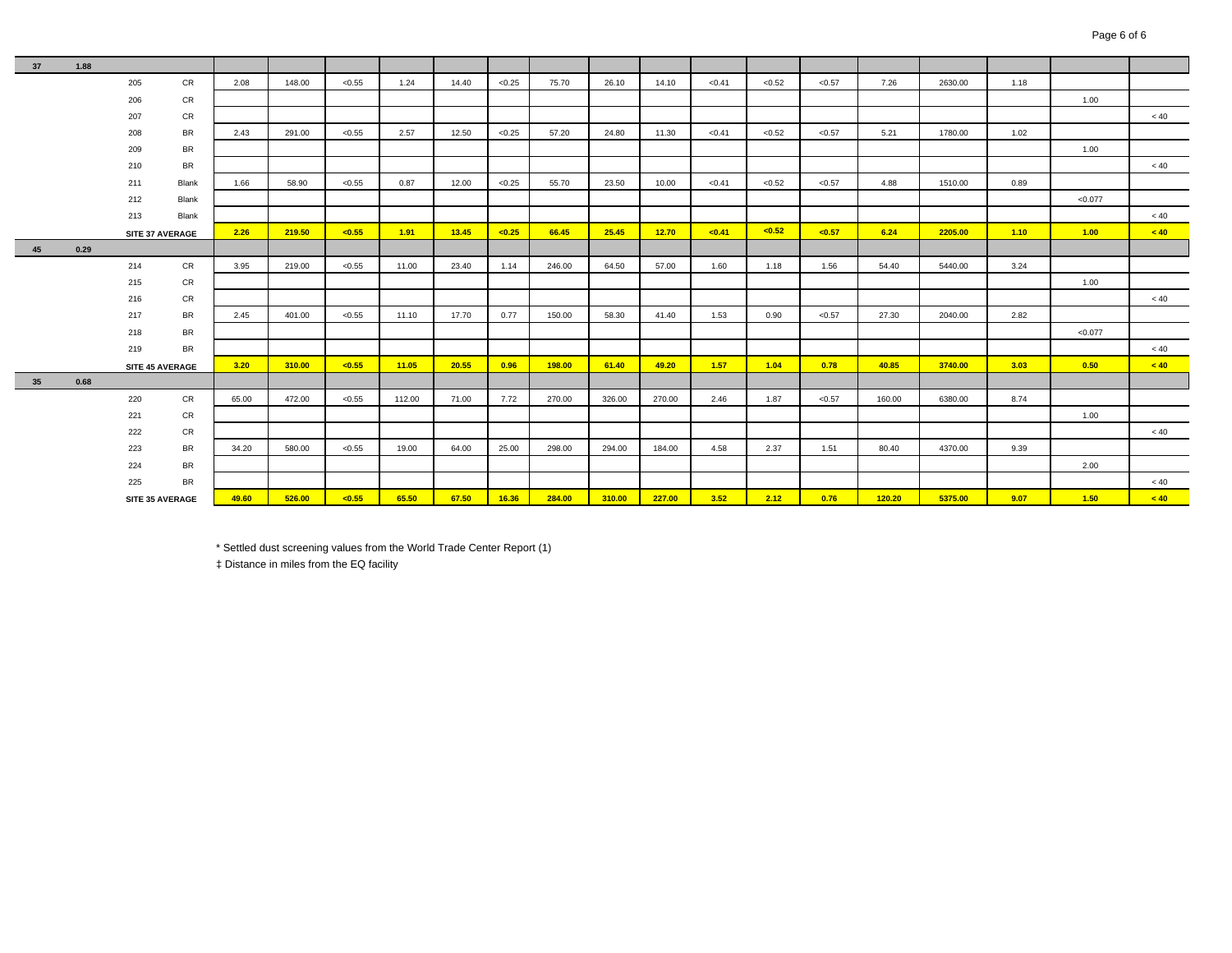#### **Table 2 - Mercury Vapor Sampling Results** Page 1 of 2

#### **Summary of Indoor and Outdoor Mercury Vapor Readings Apex, NC**

|        |               |               | <b>Hg Reading Hg Reading</b> |               |               |
|--------|---------------|---------------|------------------------------|---------------|---------------|
|        |               |               | Indoor                       | Outdoor       |               |
| Site # | Date          | Time          | (ng/m3)                      | (ng/m3)       |               |
|        |               |               | (Ref)                        | (Ref)         |               |
|        |               |               |                              |               |               |
| 1      | 10/20/2006    | 1603          | 295                          | 335           |               |
| 2      | 10/23/2006    | 1230          | 72                           | 72            |               |
| 3      | 10/23/2006    | 1427          | 111                          | 113           |               |
| 4      | Declined      | Declined      | Declined                     | Declined      | Declined      |
| 5      | 10/23/2006    | 1306          | 93                           | 93            |               |
| 6      | Declined      | Declined      | Declined                     | Declined      | Declined      |
| 7      | 10/25/2006    | 1435          | 66                           | 69            |               |
| 8      | 10/23/2006    | 1531          | 83                           | 84            |               |
| 9      | 10/25/2006    | 1633          | 57                           | 35            |               |
| 10     | 10/23/2006    | 1459          | 90                           | 94            |               |
| 11     | 10/26/2006    | 0952          | 65                           | 70            |               |
| 12     | 10/24/2006    | 1315          | 57                           | 68            |               |
| 13     | 10/24/2006    | N/A           | N/A                          | N/A           | Dead Batt     |
| 14     | 10/24/2006    | 1350          | 72                           | 80            |               |
| 15     | <b>Blanks</b> | <b>Blanks</b> | <b>Blanks</b>                | <b>Blanks</b> | <b>Blanks</b> |
| 16     | <b>Blanks</b> | <b>Blanks</b> | Blanks                       | <b>Blanks</b> | <b>Blanks</b> |
| 21     | 10/23/2006    | N/A           | N/A                          | N/A           | Dead Batt     |
| 22     | 10/25/2006    | 1348          | 50                           | 41            |               |
| 23     | 10/24/2006    | 0959          | 57                           | 60            |               |
| 24     | 10/24/2006    | 0934          | 44                           | 59            |               |
| 25     | 10/24/2006    | 1050          | 3                            | 1             |               |
| 26     | 10/25/2006    | 1734          | 57                           | 62            |               |
| 27     | 10/23/2006    | N/A           | N/A                          | N/A           | Dead Batt     |
| 28     | 10/24/2006    | N/A           | N/A                          | N/A           | Dead Batt     |
| 29     | 10/24/2006    | 1100          | 21                           | 30            |               |
| 30     | 10/24/2006    | 1135          | 29                           | 28            |               |
| 31     | Declined      | Declined      | Declined                     | Declined      | Declined      |
| 32     | 10/25/2006    | 1330          | 40                           | 13            |               |
| 33     | 10/24/2006    | N/A           | N/A                          | N/A           | Dead Batt     |
| 34     | Declined      | Declined      | Declined                     | Declined      | Declined      |
| 35     | 10/26/2006    | 1436          | 91                           | 78            |               |
| 36     | 10/25/2006    | 1158          | 4                            | 5             |               |
| 37     | 10/26/2006    | 1208          | 57                           | 55            |               |
| 38     | <b>Blanks</b> | <b>Blanks</b> | <b>Blanks</b>                | <b>Blanks</b> | <b>Blanks</b> |
| 39     | <b>Blanks</b> | <b>Blanks</b> | Blanks                       | <b>Blanks</b> | <b>Blanks</b> |
| 41     | 10/25/2006    | 1512          | 61                           | 50            |               |